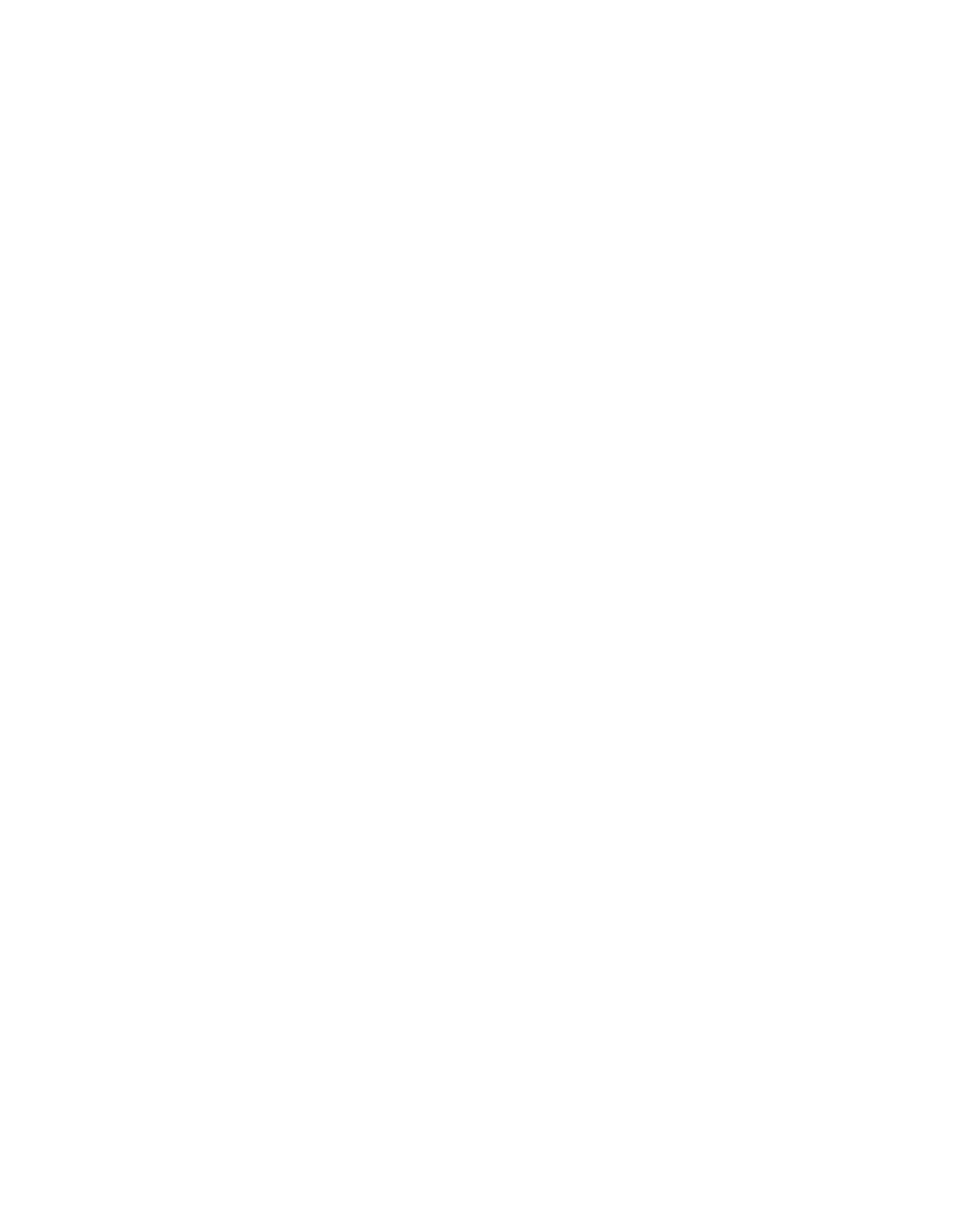## **The EU Directive on VDU-Work: a European State-ofthe-Art Overview over the situation in Greece**

"The EU Directive on the Minimum Health and Safety Requirements for Work with Display Screen Equipment in Practice - a European Overview"

#### **Editors:**

| Rauterberg, M. | IPO, Center for User-System Interaction, TU Eindhoven, The<br><b>Netherlands</b> |
|----------------|----------------------------------------------------------------------------------|
| Krueger, H.    | IHA, Institute for Hygiene and Applied Physiology, ETH Zurich,<br>Switzerland    |

In Co-operation with:

| International Occupational Ergonomics and Safety Assoc. |
|---------------------------------------------------------|
| SANUS Project at University of Stuttgart (Germany)      |
| SIG CHI of Gesellschaft für Informatik (GI)             |
| SIG CHI of Schweizer Informatiker Gesellschaft (SI)     |
| Swiss Federal Institute of Technology (ETH)             |

Eindhoven: The Netherlands

Copyright © 2000 by Eindhoven University of Technology, The Netherlands

All rights reserved. No part of this publication may be reproduced, stored in a retrieval system, or transmitted, in any form or by means, electronic, mechanical, photocopying, recording, or otherwise, without the prior written permission of the publisher.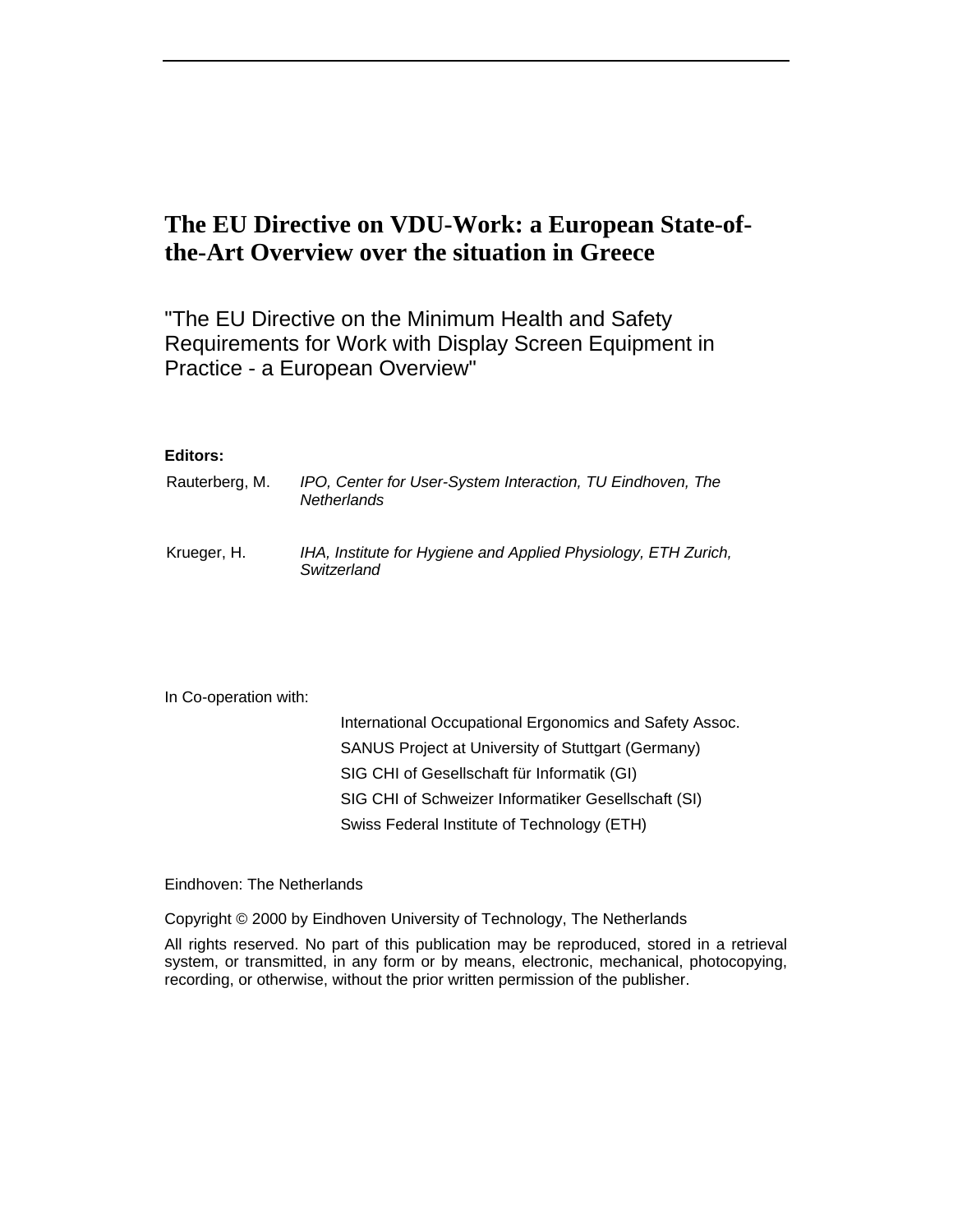# **Content**

|                | <b>FOREWORD</b>                                           |                |  |
|----------------|-----------------------------------------------------------|----------------|--|
|                |                                                           |                |  |
|                | <b>GREECE: OFFICE WORK WITH VDUS</b>                      |                |  |
| 1              | <b>INTRODUCTION</b>                                       | $\overline{7}$ |  |
| $\mathbf{2}$   | <b>LEGISLATION RELATING TO VDUS</b>                       | $\overline{7}$ |  |
| 2.1            | DIFFERENCES BETWEEN THE EU DIRECTIVE (90/270/EEC) AND THE |                |  |
|                | PRESIDENTIAL DECREE (NO.398)                              | $8\,$          |  |
| 2.2            | RECOMMENDED SPECIFICATIONS (FOLLOWING ISO 9241)           | 9              |  |
| 2.3            | ENFORCING THE LEGISLATION AND THE PENALITIES FOR NON-     |                |  |
|                | <b>COMPLIANCE</b>                                         | 11             |  |
| 2.4            | <b>CASE STUDIES</b>                                       | 11             |  |
| 3 <sup>1</sup> | <b>CONCLUSIONS</b>                                        | 13             |  |
| 4              | <b>A FINAL WORD</b>                                       | 14             |  |
|                | <b>ACKNOWLEDGEMENTS</b>                                   | 14             |  |
|                | <b>REFERENCES</b>                                         | 14             |  |
|                | <b>APPENDIX</b>                                           | 17             |  |
|                |                                                           |                |  |
|                |                                                           |                |  |
|                | <b>ENGLISH VERSION OF THE EU DIRECTIVE 90/270/EEC</b>     | 19             |  |
|                | <b>SECTION I: GENERAL PROVISIONS</b>                      | 20             |  |
|                | <b>ARTICLE 1</b>                                          | 20             |  |
|                | <b>ARTICLE 2</b>                                          | 20             |  |
|                | <b>SECTION II: EMPLOYERS OBLIGATIONS</b>                  | 21             |  |
|                | <b>ARTICLE 3</b>                                          | 21             |  |
|                | <b>ARTICLE 4</b>                                          | 21             |  |
|                | <b>ARTICLE 5</b>                                          | 21             |  |
|                | <b>ARTICLE 6</b>                                          | 21             |  |
|                | <b>ARTICLE 7</b>                                          | 21             |  |
|                | <b>ARTICLE 8</b>                                          | 22             |  |
|                | <b>ARTICLE 9</b>                                          | 22             |  |
|                | <b>SECTION III: MISCELLANEOUS PROVISIONS</b>              | 22             |  |
|                | <b>ARTICLE 10</b>                                         | 22             |  |
|                | <b>ARTICLE 11</b>                                         | 22             |  |
|                | <b>ARTICLE 12</b>                                         | 23             |  |
|                | <b>ANNEX</b>                                              | 23             |  |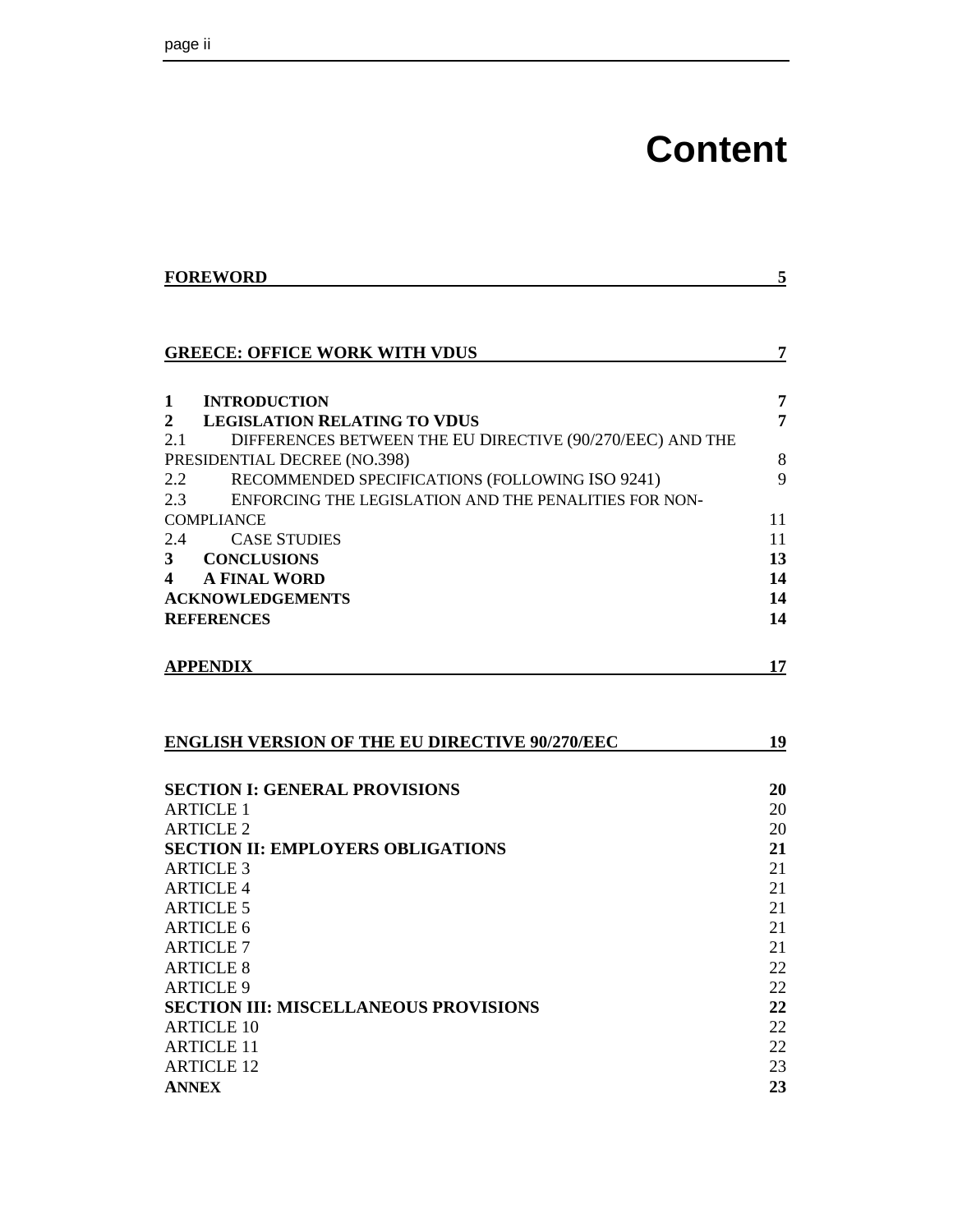| <b>MINIMUM REQUIREMENTS</b> | 23 |
|-----------------------------|----|
| <b>PRELIMINARY REMARK</b>   | 24 |
| 1. EQUIPMENT                | 24 |
| 2. ENVIRONMENT              | 24 |
| 3. OPERATOR/COMPUTER        | 25 |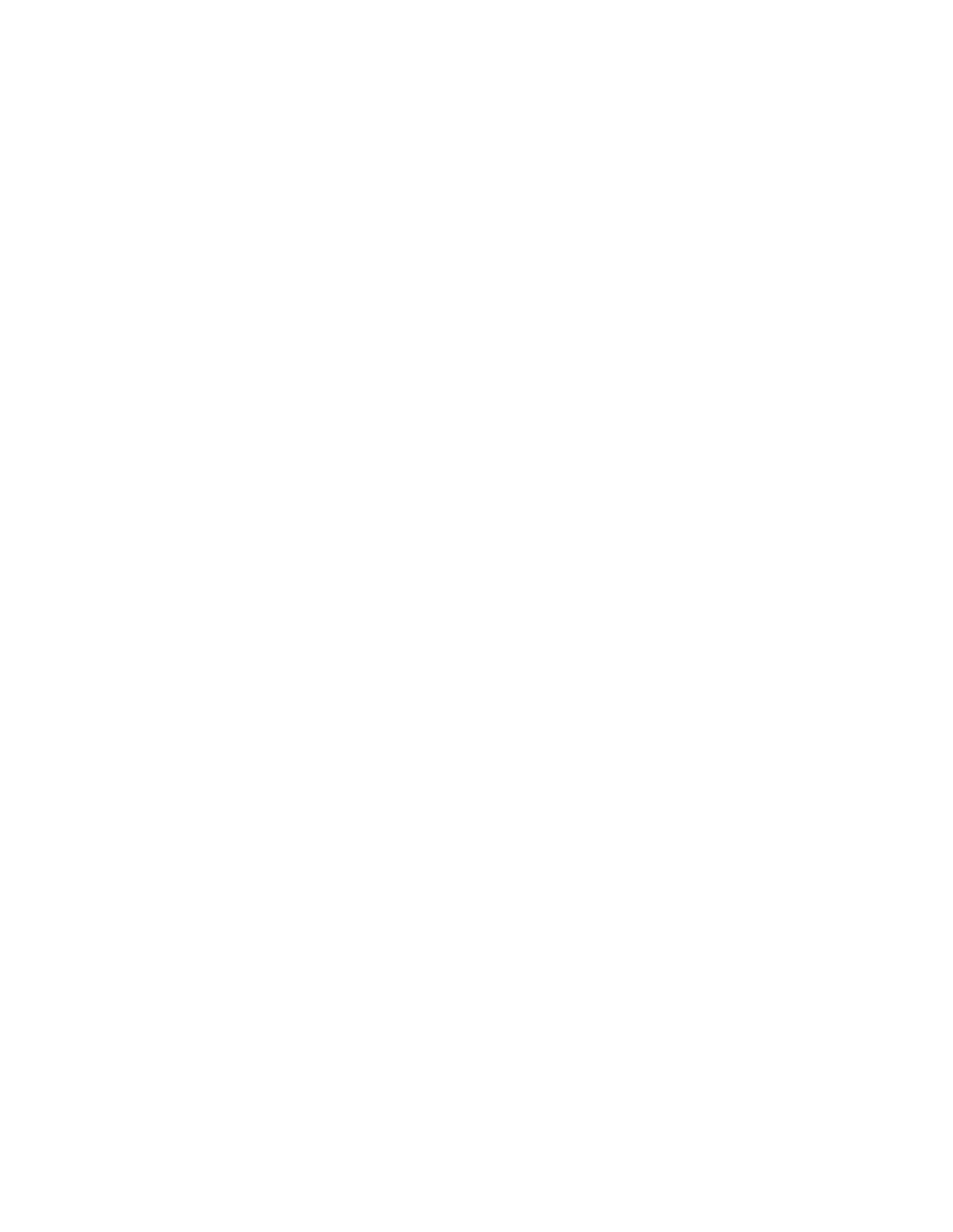# **Foreword**

The EU Directive 90/270/EEC on the minimum health and safety requirements for work with display screen equipment gives general guidelines on responsibilities and identifies areas for legislation. It does not provide measurable ergonomic standards. These values are being identified in standards such as ISO 9241 and EN 29241.

The International Standards Organisation (ISO) has announced a set of standards called ISO 9241 which provide specific values on which legislation may be based. It also provides system manufacturers, employers and employees with a scientific basis for planning ergonomic working environments. The standard currently comprises 17 parts: Part 1 General Introduction, Part 2 Task design (the way jobs are designed for people working with display equipment), Parts 3-9 Hardware and physical environment, Parts 10- 17 Software and usability.

The European Committee for Standardisation (CEN) has decided to issue its own standard, EN 29241, which will be virtually identical to ISO 9241. In this context EN standards are particularly relevant because CEN member countries, which include both EEC and EFTA, have jointly decided that EN standards will replace national standards (e.g. BS 7179) as soon as they are published. ISO-standards are not always introduced as national standards.

Of course, the Directive outlines minimum standards. Many countries will have existing legislation that already meets or exceeds the proposals.

Each member country will review the Directive and having interpreted it to suit local conditions, they will create new legislation. The new ergonomic laws should be in place as soon as possible. Local legislation will refer to local standards bodies' interpretation of ISO 9241 and EN 29241.

The principles behind ergonomic legislation are simple and founded in common sense. However, far reaching implications for manufacturers and employers ensure that their implementation is complex.

The aims of this book are threefold:

- (1) to present the actual state of the national legislation from a theoretical, political and a practical point of view,
- (2) to discuss the range of possible evaluation criteria,
- (3) to give a state of the art overview of the methods and tools in practice.

The authors will give an overview of the national activities and forthcomings of the legislation process.

We hope that this report will help to harmonize the implementation and practice of the EU Directive 90/270/EEC in Europe.

> *Matthias Rauterberg Helmut Krueger*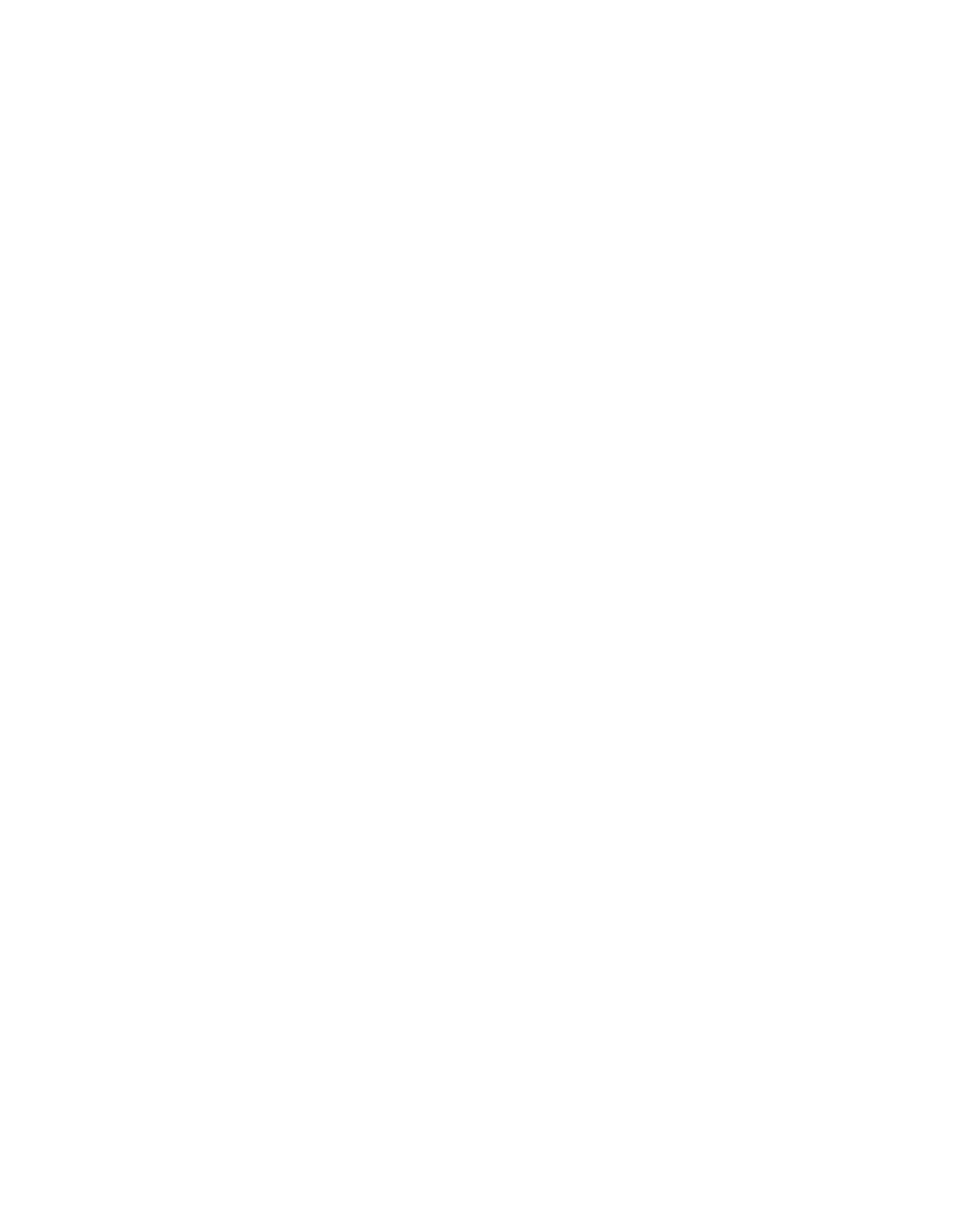# **Greece: Office Work with VDUs**

#### **John Darzentas and Jenny Darzentas**

Research Laboratory of Samos, University of the Aegean 83200 Karlovassi, Samos, Greece e-mail: idarz@aegean.gr

## **1 Introduction**

In this chapter, the situation regarding legislation and the regulation of the use of VDUs in Greece is discussed. Two examples of how employees used the legislation to obtain better wage settlements is offered and concluding observations are made regarding the satisfactoriness of the legislation and the actual situation in the workplace.

With regard to legislation concerning the use of VDUs, there are two related but distinct issues to be discussed, one is the health and safety aspects of working with VDUs and the other is receipt of financial benefits as inducement to work with VDUs and new technologies in general. The latter is closely related to the financial benefits that have been awarded to employees in the informatics sector, and as such, the legislation regulating the use of VDUs has been in some cases linked with the legislation determining the financial benefits to be given to specific classes of workers in the informatics sector.

## **2 Legislation Relating to VDUs**

In 1989, following concern that the public sector in Greece was unable to recruit or keep professionals conversant with new technology because it could not compete with wages offered for this type of expertise in the private sector, legislation granting the special financial benefits to be accorded to workers in Informatics Centers of the Public sector was passed*.* This was directed at employees of public sector Informatics departments as an inducement to undertake employment and to remain in employment. It provided for increases wage benefit over the 1984 wage settlements of 40% for analysts, programmers, electronics engineers and informatics evaluators; of 33% for operators of computers, cutting machines and data entry; and 20% for coders. However, the law specifically states that this decision was arrived at "having taken into consideration the ministerial decision concerning "health and safety of personnel from the civil service, the public institutions and municipal authorities" thus recognising that there was a need to compensate workers for undertaking potentially stressful or hazardous work.

In 1990, the EEC's directive on display screen work was issued. As is known, this directive was one of several which deal with health and safety in the workplace, and it went through several iterations lasting from 1988, until the definitive issue in 1990 (90/270/EOK). This directive and the others that accompany it were intended to set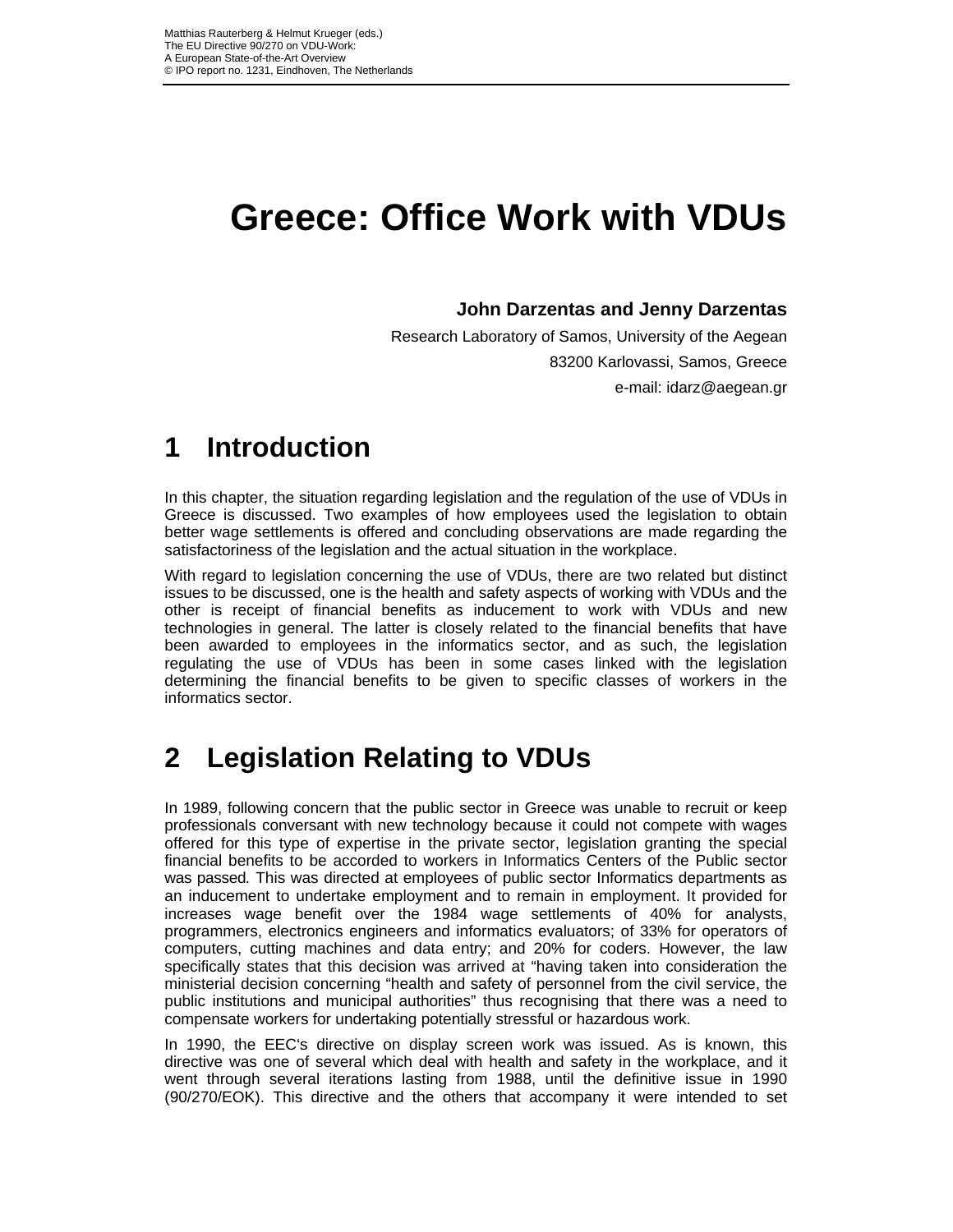general requirements for workers and new technology and not to require substantial revision as the technology progressed. The argument was that by introducing concerns for health and safety in connection with new technology, employers would be forced to consider the ergonomics and welfare of their workforce. In this way, mechanism would already be in place to deal with new concerns as they arise, for instance, with the use of virtual reality (VR) headsets.

In Greece, the EU's directive on screen display work was passed into legislation as a presidential decree (no. 398) in December 1994, that is, four years after the publication of the directive, and just in time to be in line with the stipulations of the EU that member states should encourage the adoption and adaptation of the terms of the Directive.

The presidential decree follows closely the text of the directive, but there are some differences which are listed below. Directives from the EU are part of their legislative action and are binding for member states as regards the result to be achieved. However, it is left to national authorities to determine the methods for achieving these results. It therefore says nothing about penalties and enforcement. Thus, the differences between the EU directive and the Greek presidential decree are in some cases simply extensions, in the sense of inclusion and exemption clauses, but in others they stipulate obligations that the employers should fulfil and with which they can actually be asked to demonstrate whether or not they have complied.

### **2.1 Differences between the EU Directive (90/270/EEC) and the Presidential Decree (no.398)**

- Article 1:*General notes*: the decree is specific in extending its coverage to all businesses, enterprises and workplaces of both the public and the private sector, independent of the level of their economic activities. In addition, a clause is introduced specifically exempting members of the armed forces from the decree
- Article 2: *Definitions* the decree adds that the term, worker' also includes trainees and apprentices
- Article 3: *Employers' Obligations*, the decree specifies that employers are obliged to have a written estimation from their supervisory staff regarding the dangers to health and safety of the work the employers are expected to undertake. This written report is a necessary requirement so that the employer can arrive at a judgement concerning the best way to take steps to reduce any risks identified . It is further stated that employers are to actively seek from the manufacturers of VDUs relevant instructions regarding their use, in order to supply material for the written report.
- *·* A new article is inserted regarding the obligations of manufacturers, suppliers and importers of equipment. They are now required to make certain that the goods they manufacture, supply or import are in accordance with the strict rules laid down to ensure alignment with health and safety specifications; that the relevant literature is supplied, and that it is in Greek; and that this literature is supplied to employers so that they can make the written estimations stipulated under Article 3, *Employers' Obligations.*
- In the section dealing with the organisation of the daily tasks, where the directive states that employers are obliged to plan work activities so that daily interaction with VDUs is periodically interrupted with breaks or other types of activity, the directive adds a new clause. This new clause states that the employer will consult with his workforce, or representatives of the workforce in order to draw up the work-plan and to satisfy the preceding requirement.
- The next clause, *consultation and participation of the workforce* which is part of both the directive and the decree, at first glance appears a repetition. In fact, in the decree,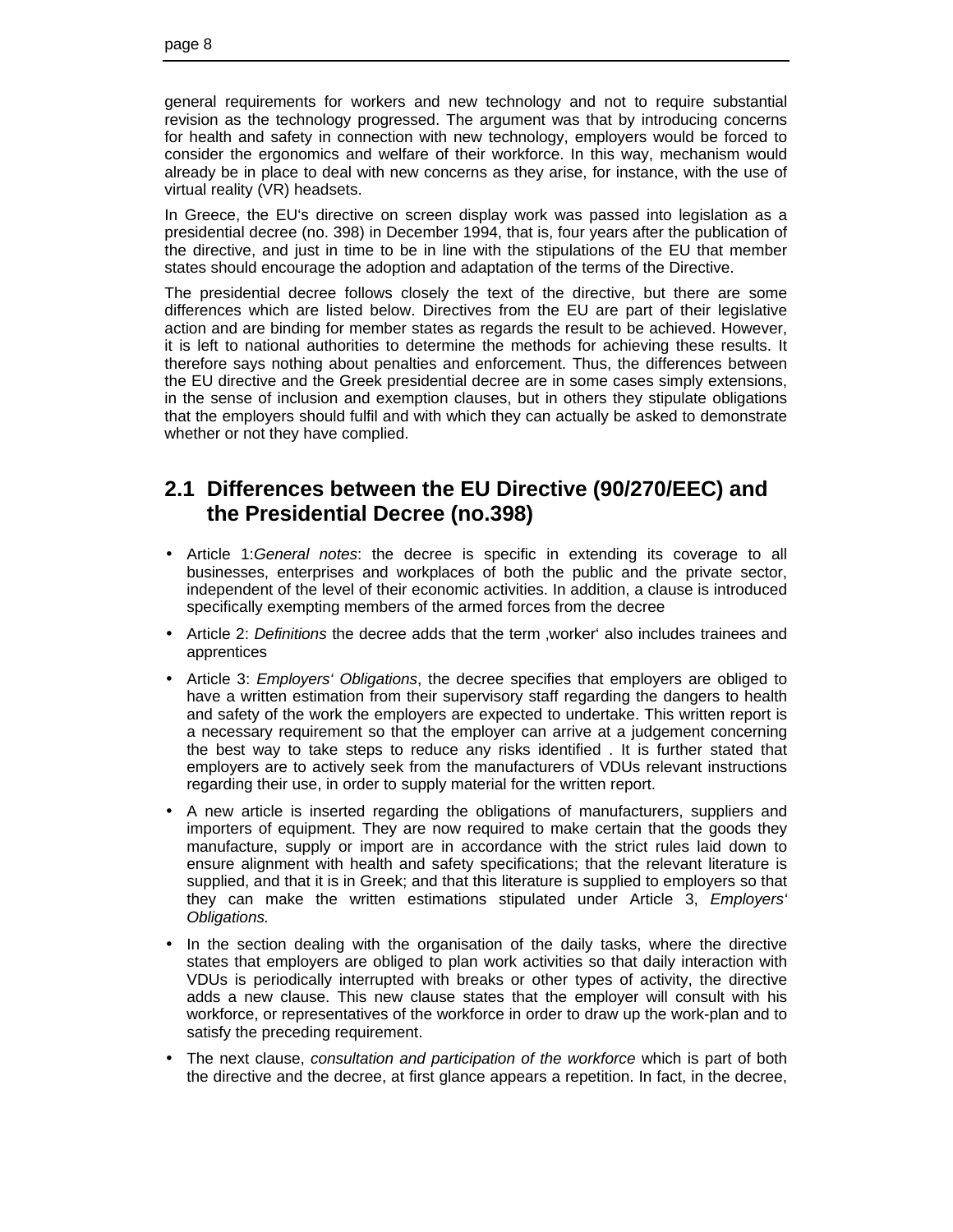its emphasis is now on the obligation of the employer to facilitate the consultation process.

*·* One of the most radical differences between the directive and the decree is the next section. In the directive its title is '*Protection of eyes and vision of the workforce'*, whereas in the Greek presidential decree, this section is considerably widened and is entitled: *,Protection of the health of the workforce, medical examinations.'* 

The directive details the obligations of the employer as regards providing for eye examinations and for provision of special eye wear for the workforce, and for the employer to underwrite expenses incurred. The decree, on the other hand, lays down that the employer is obliged to provide for his workforce to undergo medical examinations for to check vision and the muscular-skeletal system before entering employment and thereafter at regular yearly intervals, as well as whenever a member of the workforce has any disturbances which could be attributed to his work. Further, this article stipulates that workers belonging to a high risk group, should be given additional information and shown extra concern in order to better confront the problems caused by VDUs. In this group fall pregnant and lactating women.

*·* A few additions are made to the *minimum specifications* annexe of the directive. In the *environment* section, reference is made to the need to eliminate unpleasant effects of electrostatic fields between the user and the screen; in the *human computer interaction* section, the use of any software which can monitor the qualitative or quantitative progress of the user is forbidden; and finally, a whole new section, entitled *'Activity changes and Work breaks'* is introduced. This states that as it is often difficult or impractical to introduce natural changes in activity, so as to have a break from the screen work, it is suggested that a break should be made every two hours, according to the type of work. However, under no circumstances should the breaks be allowed to be saved up and taken all at once. The recommended allowed time for breaks, either from the workplace, or for occupation with other tasks, is 15 minutes.

## **2.2 Recommended specifications (following ISO 9241)**

In second separate annexe, the decree gives the recommended specifications for equipment and workplace. The recommendations also cover how to apply of the measures in the first annexe. It is emphasised within the text that these proposed methods are suggestions and not mandatory. They follow fairly closely the format of the ISO 9241 Ergonomics Requirements for office work with visual display terminals (VDTs). They are presented below:

- 1. Screen
	- 1.1. character size: it should be possible to choose the size of the characters. Recommended choice of characters larger than 3.5 millimetres for a userscreen distance of 50cm and larger than 4.3 for user screen distance of 70 cm
	- 1.2. line spacing: recommended that it be possible to choose the size of line spacing
	- 1.3. presentation of characters: recommended dark characters on a lightcoloured background
- 2. Lighting
	- 2.3 Lighting should be natural
	- 2.4 If fluorescent lights are use, they should be triphasic or biphasic
	- 2.5 Contrast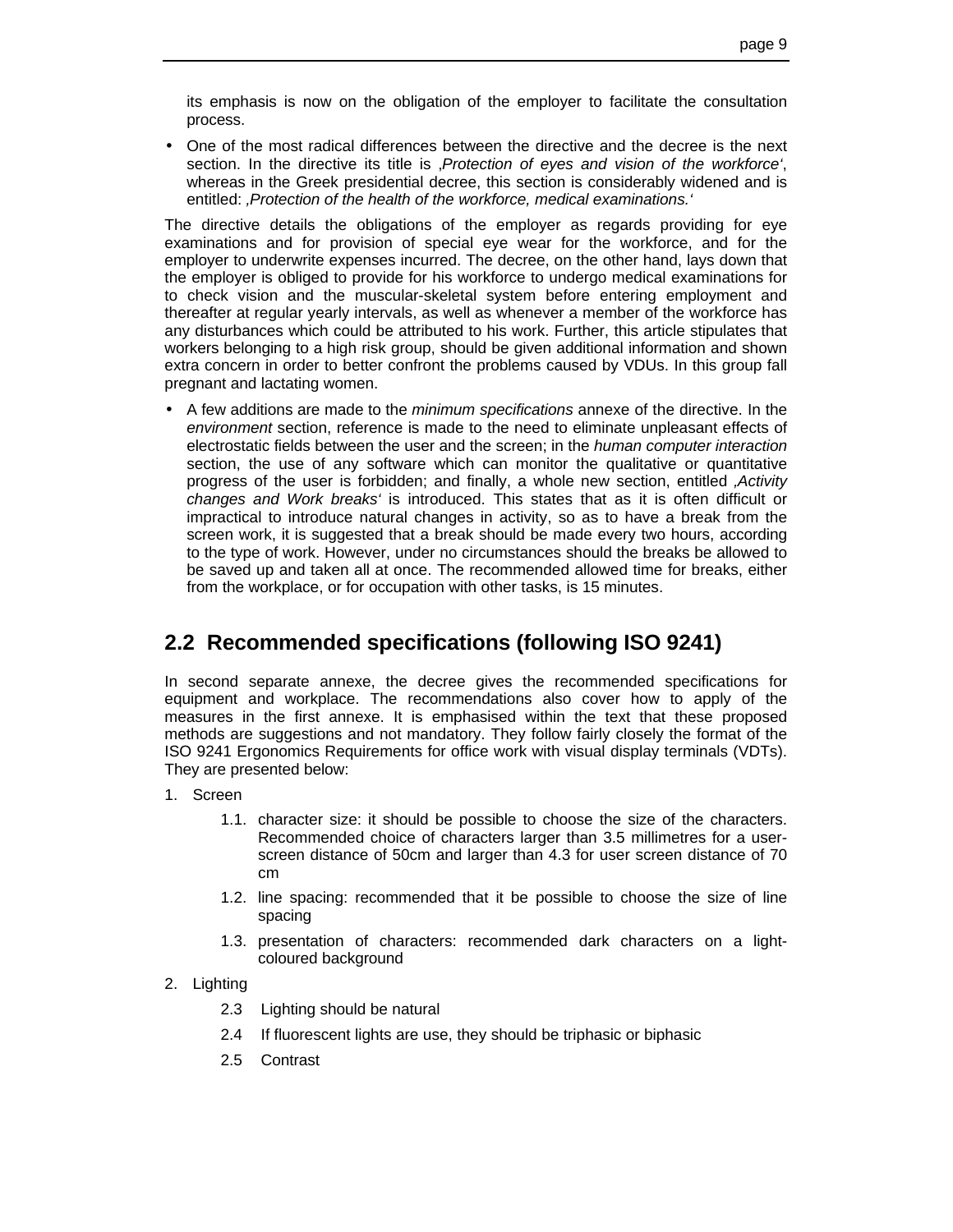- 2.3.6. the ratio of contrast between the surface of the central optical field of the user to be less than 3:1
- 2.3.7. the central optical field of the user to be brighter than the surrounding area
- 2.3.8. the ratio of contrast between the central optical field of the user and the surrounding area to be less than 10:1
- 2.3.9. the contrast between surfaces of the surrounding area to be less than 10:1
- 2.3.10. the ratio of contrast between surface of illuminated equipment and the surrounding equipment to be less than 20:1
- 2.3.11. the greatest source of light anywhere in the room to be less that 40:1
- 2.3.12. the angle of direct light (vertical plane) and the gaze of the user on a horizontal plane be greater than 40 degrees.
- 2.13 Average level of lighting: the average level of lighting should be as much as possible the strongest possible but without infringing on the bounds of contrast and to prevent blurring
- 2.14 Observations:
- 2.5.15. With light coloured screens it is possible to accept a lighting level of 1000 lux, recommended is something greater than 500-700 lux
- 2.5.16. With dark coloured screens the lighting levels are necessarily constrained by the requirements of dealing with contrast. Here however, the lighting level should be greater than 300 lux
- 2.5.17. The required average lighting level increases greatly with the increase in the average age of members of the workforce
- 2.5.18. The above mentioned lighting values refer to background light and not to lighting during the beginning of operations
- 3. Noise: the background noise from the workstation should be less than 50dB
- 4. Temperature Humidity
	- 4.5 The value of relative humidity should be between 50% and 70%
	- 4.6 Air speed: the indicative value of the speed of air currents should be

less than 0,1 m/s for temp =  $20^{\circ}$  C

less than 0,1 m/s for temp =  $26^{\circ}$  C

- 4.7 Temperature spherical thermometer: recommended temperature to be between 20° C and 26° C
- 4.8 The temperature differences between areas of the work area to be less than 2° C
- 4.9 The lower temperatures are recommended for cold days and the higher for hot days.
- 4.10 It is recommended to combine the lower temperatures with the high levels of humidity, and the higher temperatures with the lower levels of humidity. A basic indicator of the combining of temperature and humidity should be the feeling of the majority of the workforce.
- 5. Electro static fields

If unpleasant effects are not eased by the humidity or the cleanliness of the work place or the use of anti-static surfaces, then anti contrast filters with anti static inducing properties may be placed in front of the screens. Care should be taken with the choice of screen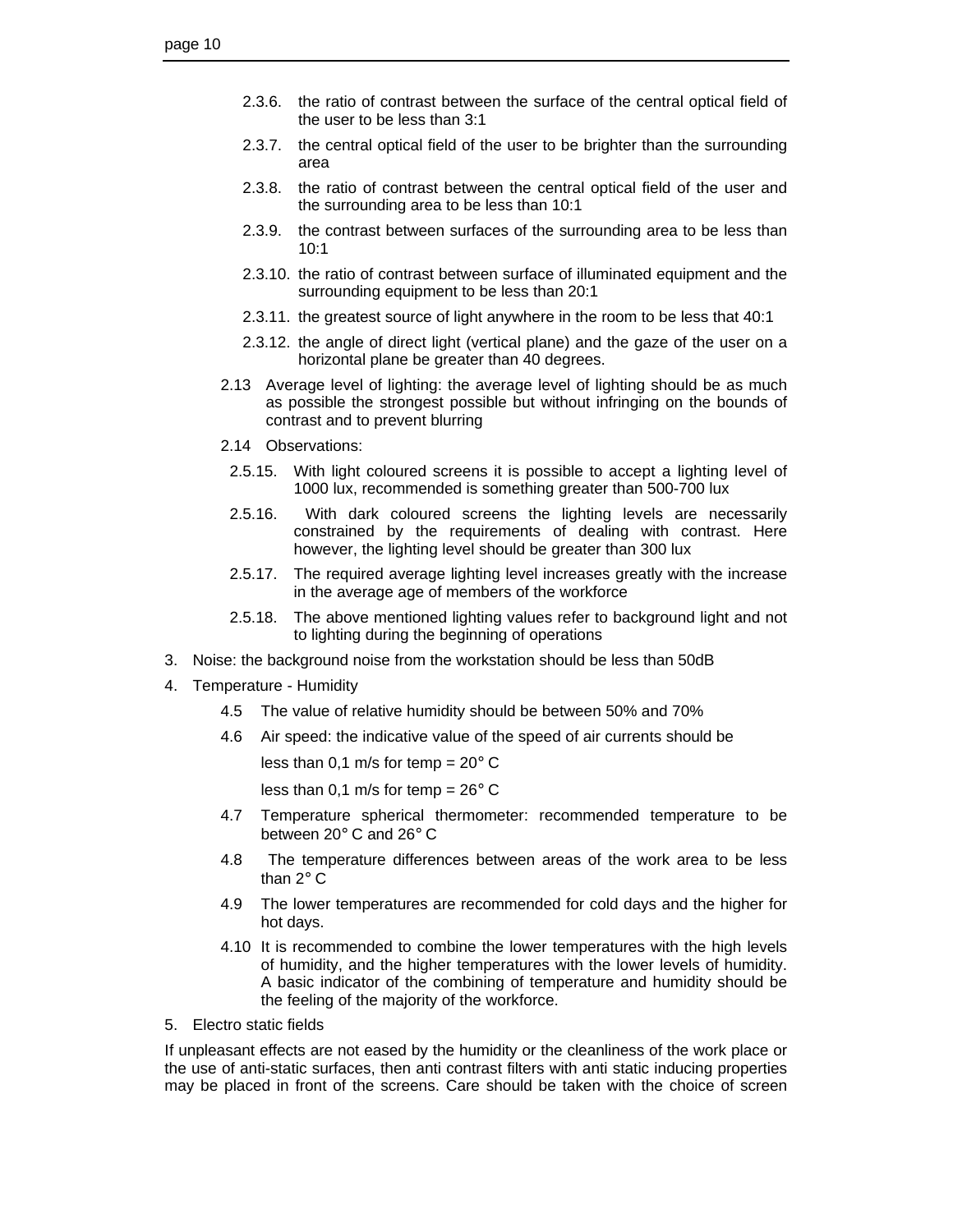filters. Their task is on the one hand to reduce the electro-static field and on the other to improve or at least not to worsen the screen display.

### **2.3 Enforcing the legislation and the penalities for noncompliance**

In as far as enforcing of the regulations goes, the decree states that checks to ascertain whether or not the regulations have been followed are the responsibility of relevant health and safety officers of various organisations and in particular the Centre for Prevention of Professional Dangers. Penalties for employers, manufacturers, suppliers and importers who infringe the decree, whether from premeditation or out of ignorance are subject to penalties under the penal code.

The two years time limit for the implementation of the measures, proposed in the directive as the end of 1992 is correspondingly lengthened by 2 years to end of December 1996 in the presidential decree. This was the deadline for compliance by member states with the EU directive. As a measure of comparison, in the UK the

regulations enforcing the recommendations of the directive came into effect on the 1<sup>st</sup> January 1993.

### **2.4 Case Studies**

In this first case study is described how the directive was used by an employees union to negotiate better wage settlement for its workers.

#### *Union of Bank Employees versus Greek Union of Banks (employers)*

During the second half of the '80s, the banking sector in Greece, in common with other banking systems throughout the world, went ,online'. Union representatives began to hearing increasingly from their work force complaints the use of new technologies and health and work practices. These ranged from questions to serious complaints to do with the the proven effects upon the health of those employees working with VDUs. The subject was especially acute where the users were pregnant or lactating women.

There was increasing pressure on the representatives of the trades union to persuade employers to grant some compensation measures for those employers working with VDUs, as well as granting them other privileges such as an increase in the number of leave days, increase in rest breaks throughout the working day, etc.

In order to get a hearing for their claims, the bank employees unions commissioned and funded the carrying out of a study on the effects of VDUs, for the purpose of using the results of the study to the benefit of its members. The writers of the report were a group of scientists who were members of the Health and Safety committee of the union. The study took place between 1992-3.

In particular the committee made use of the records of such institutions as The European Foundation for Living and Working Conditions, based in Ireland and FIET the global trade union federation for private services, the professions and industry, with headquarters in Switzerland. It is one of the ITSs (International Trade Secretariat) and has 11 million members from more than 400 trade unions in over 120 countries. The study collated international experiments and the gathered and recorded opinions, directions and actions world-wide.

Its objective of the study was to make a record of the state of the art in terms of international standards on the subject of the effects of visual display units on the health of workers and to suggest ways of implementing controls of the use of VDUs and improving the working conditions of those working with VDUs in the banking sector.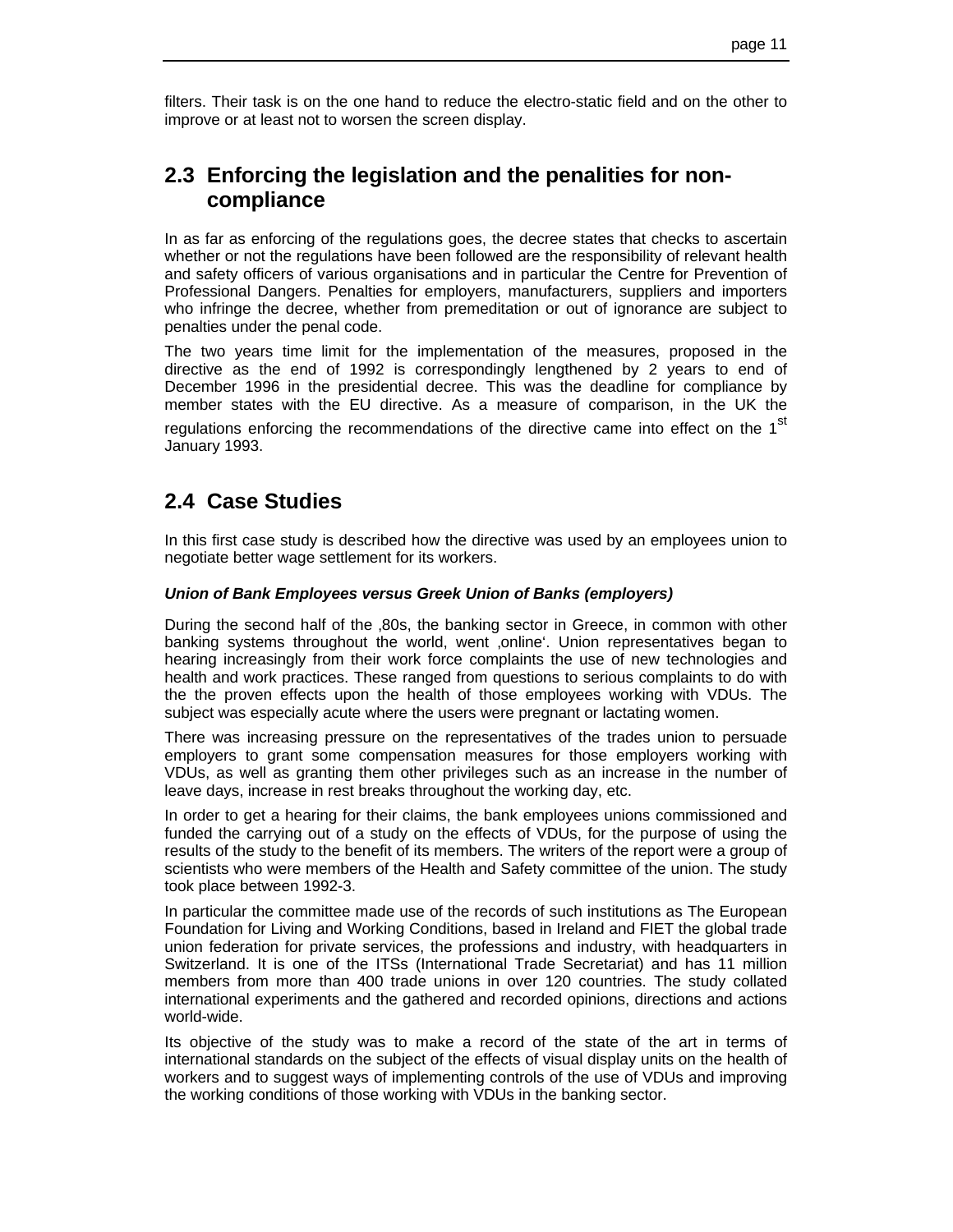This report also drew upon the EC directive, although this was still not part of Greek Law, and the study was conducted two years after the final publication of the directive.

Up until 1989, there was no provision in the wage settlements between the employers, represented by the Greek Union of Banks, and the workforce for benefits to be paid to employees using VDUs as part of their job, and no regulations governing the norms and conditions of use of VDUs with regard to health and safety for employees in the Banking Sector.

In the work contract of 1989 was included for the first time a paragraph which stated

*(…) for employees working with VDUs, special protective measures are to be observed, and these are mandatory for both management and the employees. The actual measures will be determined by a three member committee consisting of one representative from the employers, one from the employees and one representative from the Ministry of Labour's Health and Safety Department.*

In the wage negotiations of 1993, in spite of the fact that the directive had been published three years previously, and laid down a series of important health and safety measures, the only mention that was made was to make obligatory the use of a screen filter for all workers using a VDU and to some provisions for limiting the use of VDU work for pregnant women.

It can be seen, that the choice of extempore measures can be characterised as piecemeal, and giving priority to measures which have the lowest implementation cost (purchase of filters) and which would seem to an unsuspecting and uninformed public to be efficacious.

However, in the two year contract of 1994-5 are included paragraphs which state:

*(…)the banks, beyond the implementation of already existing agreements as stated by the current legislation are reconciled to the spirit of the guidelines and the specifications as given by the European Union's directive 90/270 in so far as the working stance it takes on the subject of VDUs*.

In this way the Greek Union of Banks has accepted the regulations laid out in the directive, but which in the meantime had become part of a the presidential decree of December 1994.

#### *Civil Servants versus the letter of the law.*

The second case study concerns civil servants working in public institutions. They stood up for their rights, claiming that the letter of the law, rather than the spirit, was being upheld.

Civil servants have also been accorded financial benefits because of working with VDUs. Here the problem of job description became all important. The letter rather than the spirit of the law was followed and employees whose job description described them as , data entry operators' were entitled to the benefit, whereas , secretaries' were not, even though the actual tasks that secretarial staff carry out in the workplace may involve spending considerable periods of time in front of VDUs.

This unfairness has been pointed out in the case of the workers in the Research Unit, the Chancellery and Technical Services of the University of the Aegean. After a hearing, it was decreed by the courts that the law needed updating, and the regulations were changed to allow the financial benefit to be awarded to all workers whose tasks include working with accounting spread sheets, using word processing packages, etc. in other words, using VDUs to perform the basic tasks in their job description.

The authors of this chapter are not aware of any court cases where an employee has sued an employer over contraventions of the presidential decree. Of course, this can be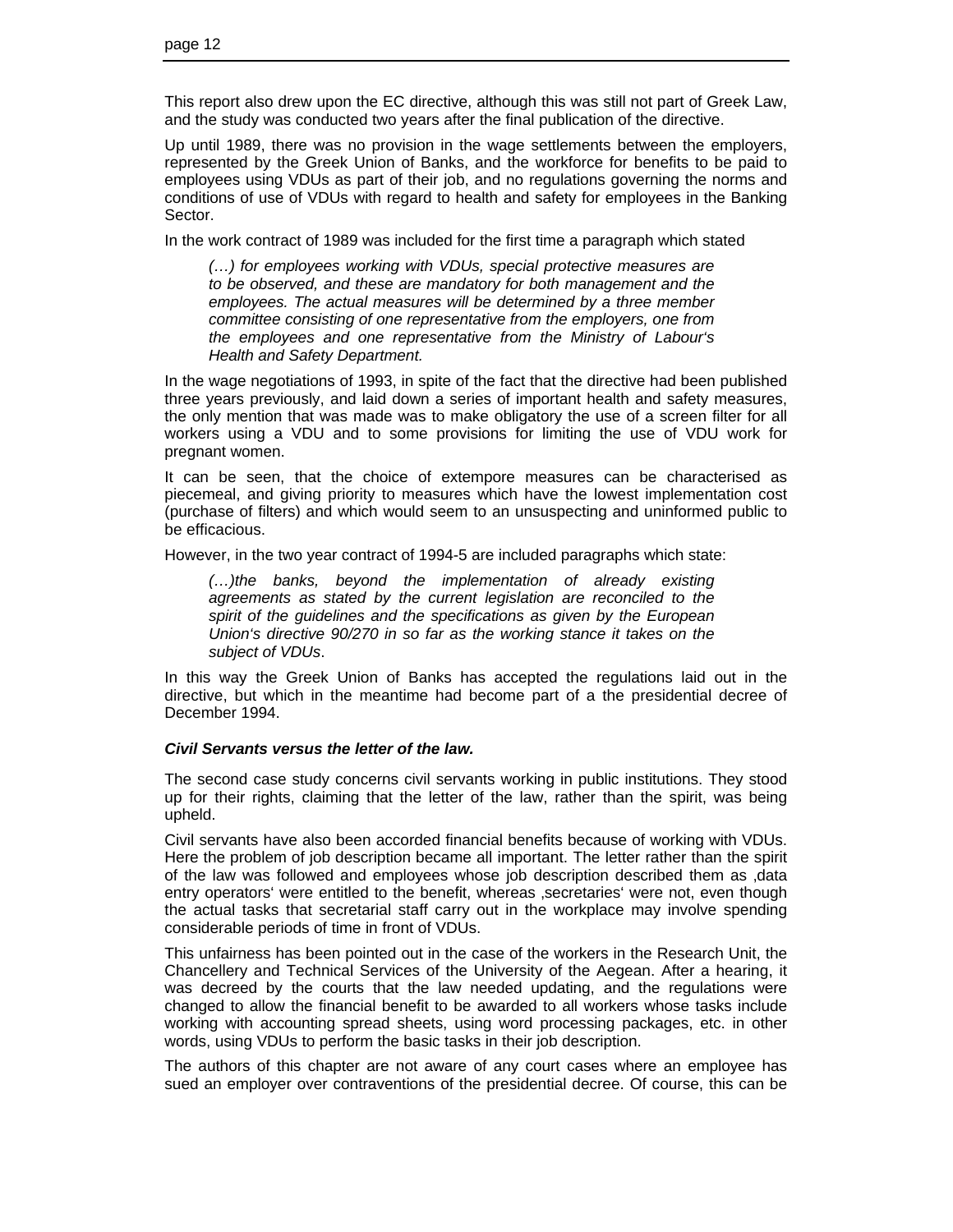attributed to the fact that only since December 1996 have employers been obliged by law to implement the regulations laid down by the presidential decree.

However, it should be a serious source of concern for employers that they could be subject to legal action and forced to pay out large sums in compensation, if they do not make provisions for the health and safety measures stipulation by the decree. This fear of being penalised is in actuality the only real motivation for employers, as the enforcement agencies are not normally very pro-active. Practically speaking, a , laissez-faire' attitude prevails, where it is up to the employees themselves, with the help of their trade union representatives, to demand their rights.

A small informal survey has been conducted by the authors amongst opticians operating in the Athens area. Athens, contains by far the largest concentration of the population in Greece, and in such a centralised society, most all of the ministries and bureaucracies are located in or near the capital. The results of the survey revealed that many customers came asking for spectacles for wear when working with computers and that of these, for small number, the cost of the spectacles was met by the employers. Interestingly, in that small number, a good proportion of claims were met by employers in the private sector.

## **3 Conclusions**

The two case studies mentioned above give some idea of the use that has been made of the EU directive and the subsequent presidential decree. It appears however that the financial privileges accorded by the law are of much more interest to the worker that those which are concerned with health and safety. The reasons for this could be said to be both cultural and topical.

For the cultural part, it is necessary to understand something of the working practices that prevail in Greece, and possibly to some extent in other countries of the EU. In the case of work breaks, for example. In many of the public, as well as private sector offices, there is no set routine or timetable for breaks. Instead, this is left to the discretion of the individual, and the common practice is for snacks and drinks to be consumed at the workstation, often while working, rather than being taken in a separate "coffee room" or canteen, and thus ensuring a real break in work.

In this way it can be seen that although the presidential decree, faithful to the EU directive, discusses longer breaks in the working day, practically speaking there is sometimes no framework in which to set such a system of breaks. This is not to say that shorter working hours for pregnant or lactating women do not exist, or the complaints of those who are experiencing discomfort which they attribute to working for long periods of time in front of a screen are not heard and accommodated,- they generally are. The point is that unless the workforce itself demands its rights, there is no real , push ' for employers. However, it is probably true to say that this is often the case in other countries and not just in Greece.

As for the topical reasons, one can point to the dying down of agitation in the public press over the possible damaging effects of VDUs. It is from such sources, as has been noted above, that the working public received most of its information, and this anxiety was fuelled by the ever increasing ubiquitousness of the computer screen. In the mid-nineties, the new public scare might be said to be the use of the cellular telephone, if one were to judge by the number of bad press reports it gets, both in the popular and in scientific press.

A second topical reason is the noticeably less militant tendency amongst the work force, probably in part due to rising unemployment as well as to the acceptance of computers and display screens as a part of everyday life. Perhaps from this one can conclude that the majority of workers who use VDUs are, by and large, content to receive financial benefit due to them, and it is up to the individual to seek out any other entitlements.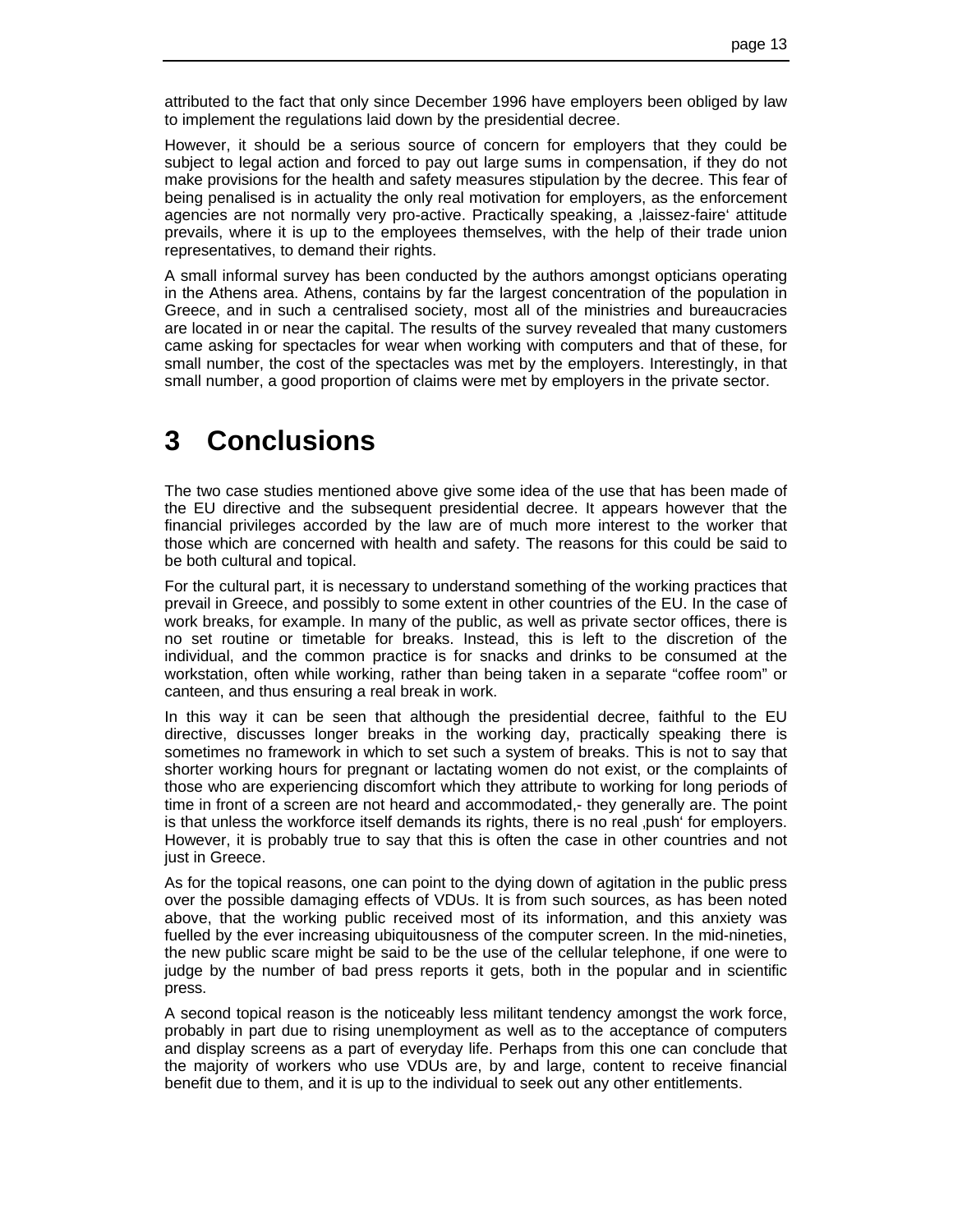## **4 A Final Word**

In March 1997, the most recent law, (Law 2470/FEK 400 of 21/March/1997) gives the conditions pertaining to eligibility for the so-called "Informatics Allowance". This applies to all personnel who are members of informatics professional societies and organisations, and/or who are working in recognised services, directions, sectors and centres of informatics, as well as air traffic controllers. It allows 30,000GRD a month for programmers, systems analysts, and electronic engineers; 25,000GRD for computer operators, data entry and computer support personnel, 15,000 for coders and operators of cutting machines in organised informatics centres.

Other than those mentioned above, the allowance is not given to other specialists, such as users of computers or PCs nor to education personnel in the field of informatics.

Significantly, the term VDUs is not mentioned.

## **Acknowledgements**

Thanks are due to Athena Roumboutsou, Natassa Fritaki, Hara Kavakli, Ioanna Tsivacou, Mr Lakkas, president of In.E.OTOE, as well as representatives of the various opticians firms for their help in researching this work.

## **References**

- Alternative Coalition Syndicate of Greek Bank Employees (1995). Guidelines and Recommendations for Users of Visual Display Units, Athens.
- Democratic and Fighting Coalition Syndicate of Greek Bank Employees (1995). Facing work stress, Athens.
- European Council (1988). A proposal for a council directive regarding the minimum requirement for health and safety of individuals working in relation with Visual Display Units, COM (88)final, European Parliament, Brussels.
- European Council (1989). An amended proposal for a Council Directive regarding the minimum requirements for health and safety of individuals working in relation with Visual Display Units, COM (39)final, European Parliament, Brussels.
- European Council (1989). Announcement of the Commission to the Council regarding the amended proposal for a Council Directive regarding the minimum requirements for health and safety of individuals working in relation with Visual Display Units, COM (90)199 final, European Parliament, Brussels.
- European Foundation for the Improvement of Living and Working Conditions (1986). Workplace with Visual Display Units, Dublin.

Greek Bank Employers Union Contract of Work (1988) (1989) (1994) (1995), Athens.

- Law no 1836/ (1989). Governmental Gazette, pp.4558-4559 "Granting of special benefits to workers in the informatics departments of public administrations, institutions and municipalities".
- Law no 2470/ (1997). Governmental Gazette, pp 610, article 8, section 11, "Informatics subsidy".

Newspaper "Ta Nea" 18<sup>th</sup> Jan (1996). " 500,000 bank employers unemployed".

Presidential Decree 398 December (1994). Governmental Gazette, pp 3987-3992 "Minimum health and safety requirements for use with visual display units according to the EU Directive 90/270/EOK".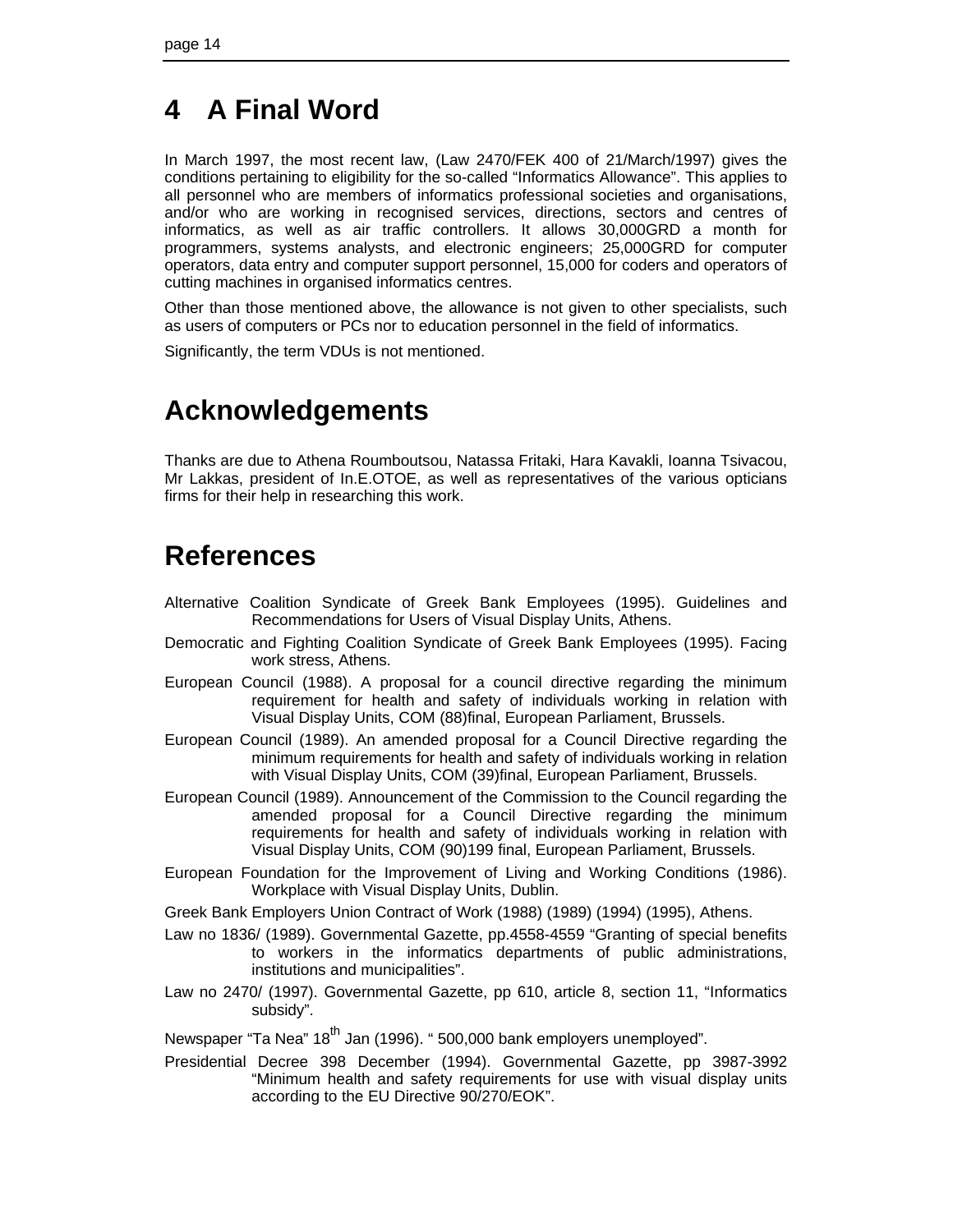User Involvement in generating and applying RTD concepts, practices and policy lessons (1996). TNO report STB.96/011.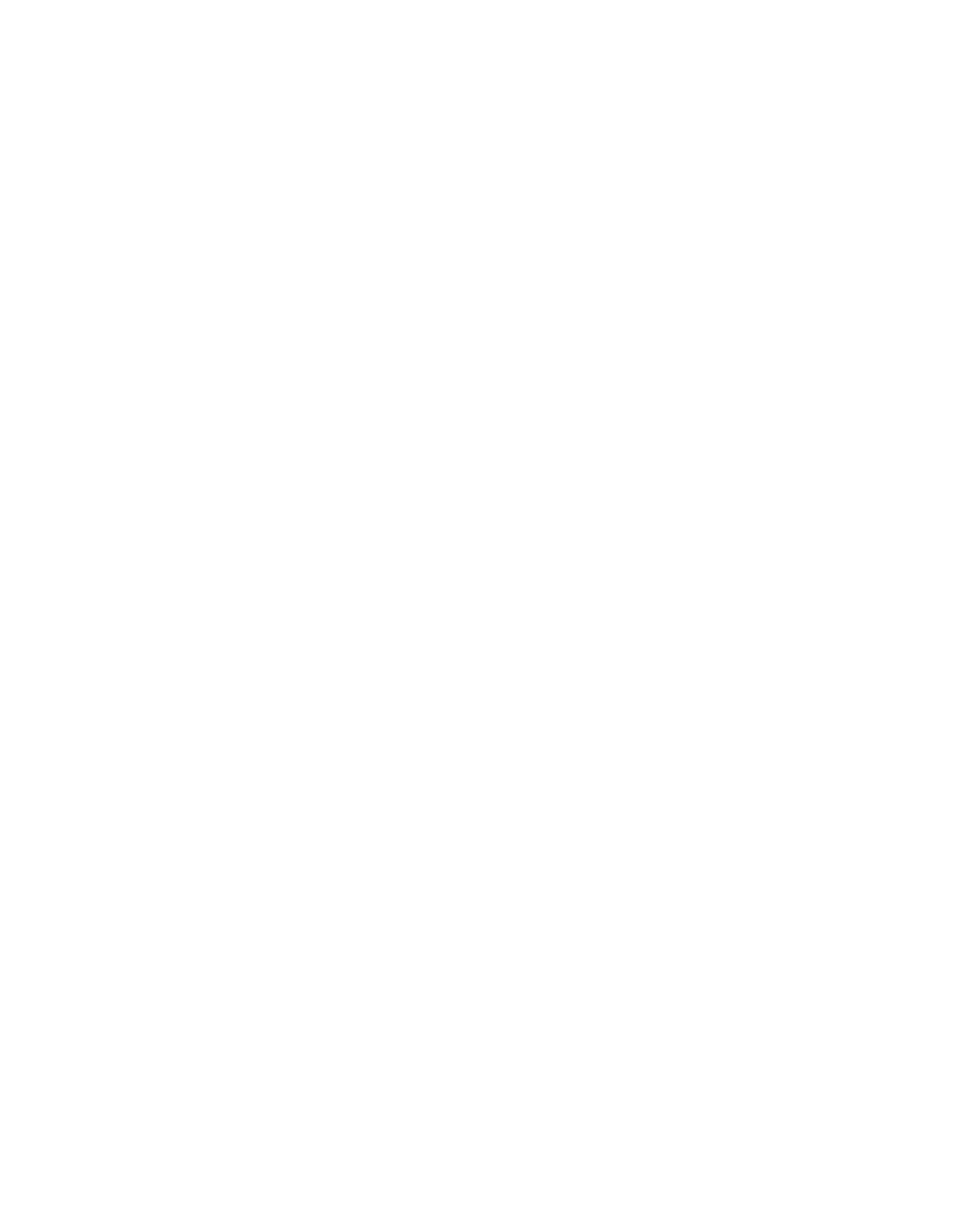# **Appendix**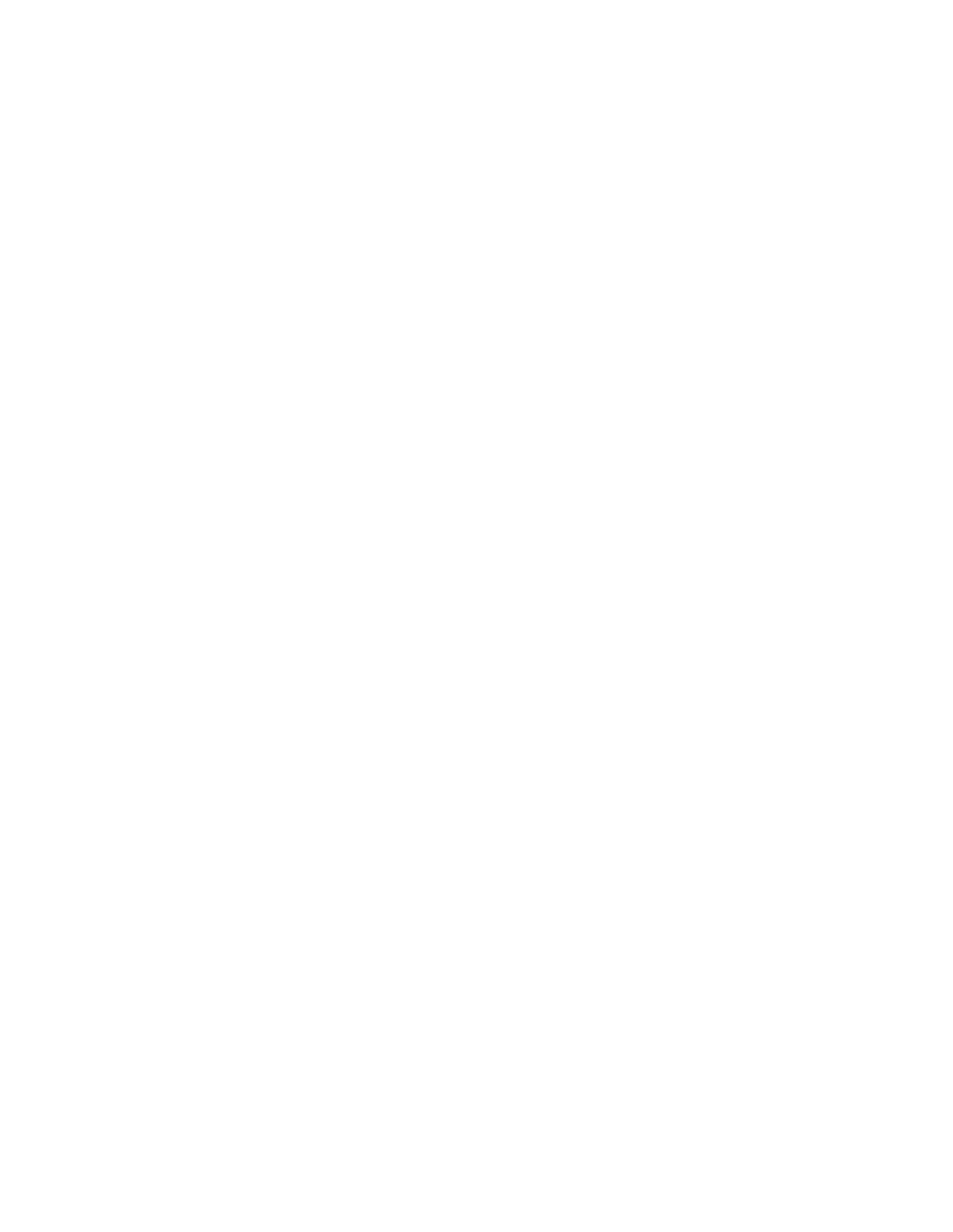# **English Version of the EU Directive 90/270/EEC**

**COUNCIL DIRECTIVE of 29 May 1990 on the minimum safety and health requirements for work with display screen equipment (fifth individual Directive within the meaning of Article 16 (1) of Directive 87/391/EEC).**

### **(90/270/EEC)**

### **THE COUNCIL OF THE EUROPEAN COMMUNITIES,**

Having regard to the Treaty establishing the European Economic Community, and in particular Article 118a thereof,

Having regard to the Commission proposal (1) drawn up after consultation with the Advisory Committee on Safety, Hygiene and Health Protection at Work,

In cooperation with the European Parliament(2)

Having regard to the opinion of the Economic and Social Committee(3)

Whereas Article 118a of the Treaty provides that the Council shall adopt, by means of Directives, minimum requirements designed to encourage improvements, especially in the working environment, to ensure a better level of protection of workers' safety and health;

Whereas, under the terms of that Article, those Directives shall avoid imposing administrative , financial and legal constraints, in a way which would h back the creation and development of small and medium-sized undertakings;

Whereas the communication from the Commission on its programme concerning safety, hygiene and health at work (4) provides for the adoption of measures in respect of new technologies; whereas the Council has taken note thereof in resolution of 21 December 1987 on safety, hygiene and health at work (5);

Whereas compliance with the minimum requirements for ensuring a better level of safety at workstations with display screens is essential for ensuring the safety and health of workers;

Whereas this Directive is an individual Directive within the meaning of Article 16 (1) of Council Directive 89/391/EEC of 12 June 1989 on the introduction of measures to encourage improvements in the safety and health of workers at work (6); whereas the provisions of the latter are therefore fully applicable to the use by workers of display screen equipment, without prejudice to more stringent and/or specific provisions contained in the present Directive;

Whereas employers are obliged to keep themselves informed of the latest advances in technology and scientific findings concerning workstation design so that they can make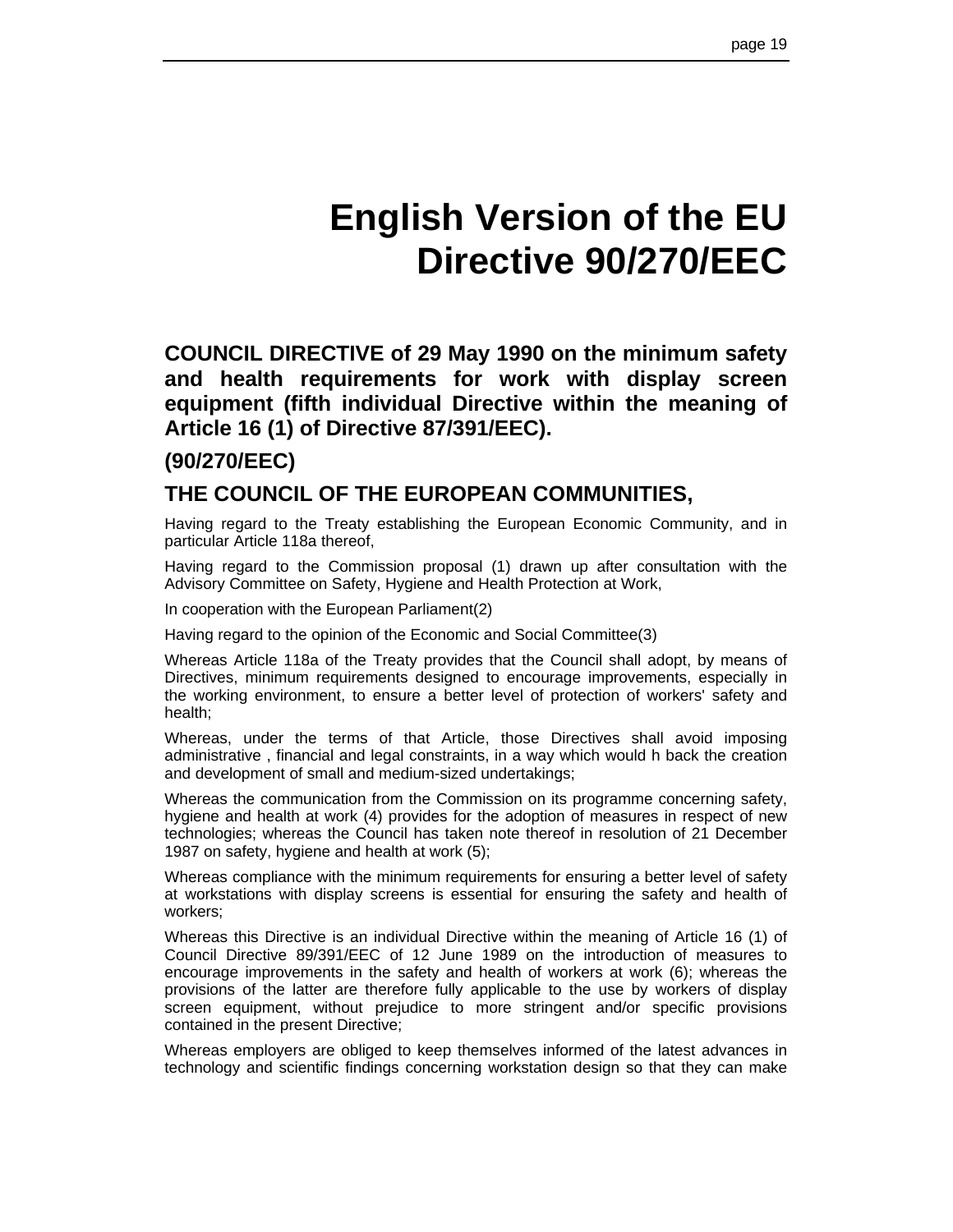any changes necessary so as to be able to guarantee a better level of protection of workers' safety and health;

Whereas the ergonomic aspects are of particular importance for a workstation with display screen equipment;

Whereas this Directive is a practical contribution towards creating the social dimension of the internal market;

Whereas, pursuant to Decision 74/325/EEC(7), the Advisory Committee on Safety, Hygiene and Health Protection at Work shall be consulted by the Commission on the drawing-up of proposals in this field,

#### **HAS ADOPTED THIS DIRECTIVE**

## **SECTION I: GENERAL PROVISIONS**

## **ARTICLE 1**

#### *SUBJECT*

- 1. This Directive, which is the fifth individual Directive within the meaning of Article 16 (1) of Directive 89/391/EEC, lays down minimum safety and health requirements for work with display screen equipment as defined in Article 2.
- 2. The provisions of Directive 89/391/EEC are fully applicable to the whole field referred to in paragraph 1, without prejudice to more stringent and/or specific provisions contained in the present Directive.

This directive shall not apply to:

- a) drivers' cabs or control cabs for vehicles or machinery;
- b) computer systems on board a means of transport;
- c) portable systems not in prolonged use at a workstation;
- e) calculators, cash registers and any equipment having a small data or measurement display required for direct use of the equipment;
- f) typewriters of traditional design, of the type known as 'typewriter with window'

## **ARTICLE 2**

#### *Definitions*

For the purpose of this Directive, the following terms shall have the following meanings;

- a) display screen equipment; an alphanumeric or graphic display screen, regardless of the display process employed;
- b) workstation; an assembly comprising display screen equipment, which may be provided with a keyboard or input device and/or software determining the operator/machine interface, optional accessories, peripherals including the diskette drive, telephone, modern, printer, document holder, work chair and work desk or work surface, and immediate work environment;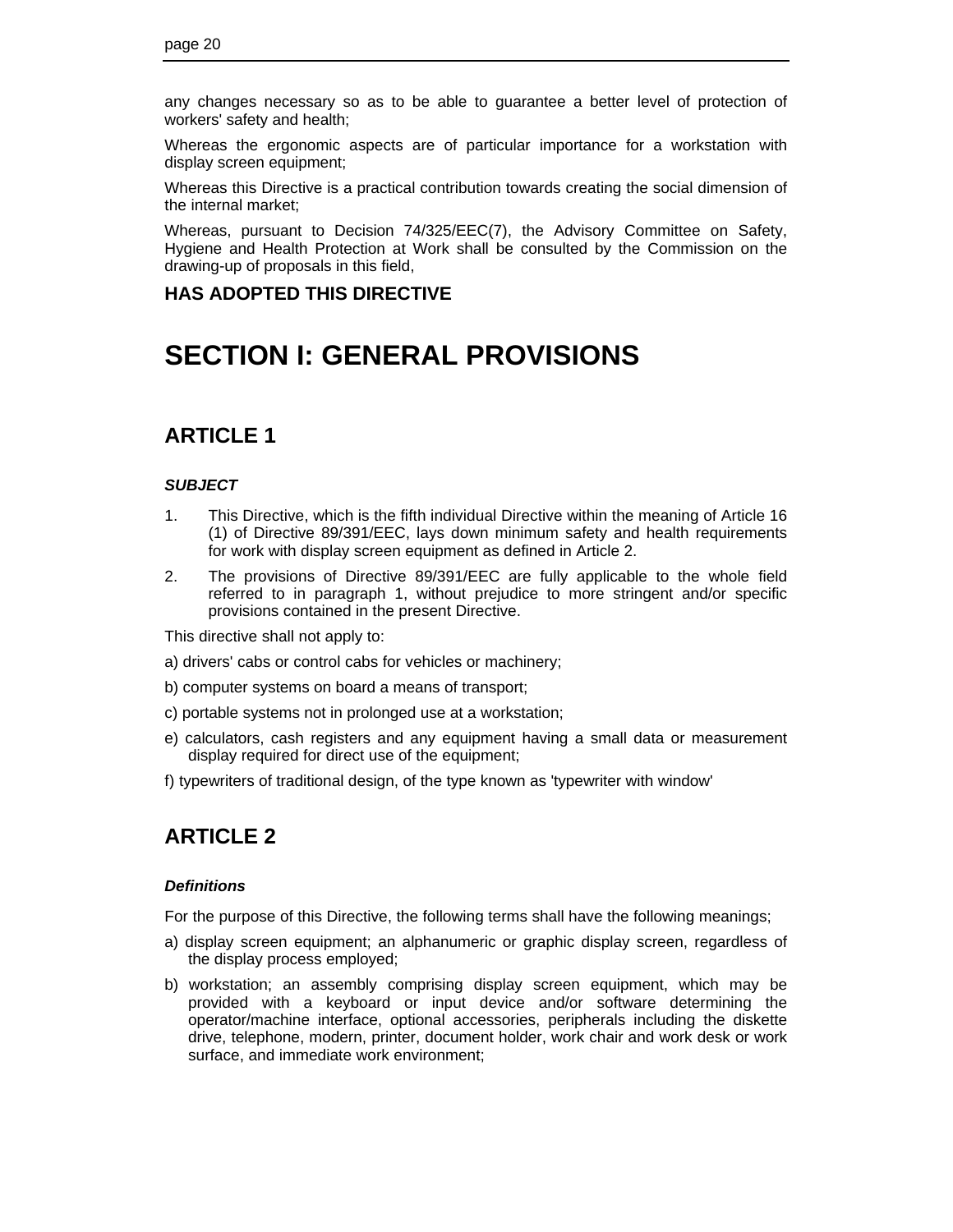c) worker; any worker as defined in Article 3 (a) of Directive 89/391/EEC who habitually uses display screen equipment as a significant part of his normal work.

## **SECTION II: EMPLOYERS OBLIGATIONS**

## **ARTICLE 3**

Analysis of workstations

- 1. Employers shall be obliged to perform an analysis of workstations in order to evaluate the safety and health conditions to which they give rise for their workers, particularly as regards possible risks to eyesight, physical problems and problems of mental stress.
- 2. Employers shall take appropriate measures to remedy the risks found, on the basis of the evaluation referred to in paragraph 1, taking account of the additional and/or combined effects of the risks so found.

### **ARTICLE 4**

Workstations put into service for the first time

Employers must take the appropriate steps to ensure that workstations first put into service after 31 December 1992, meet the minimum requirements laid down in the Annex.

## **ARTICLE 5**

Workstations already put into service

Employers must take the appropriate steps to ensure that workstations already put into service on or before 31 December 1922 adapted to comply with the minimum requirements laid down in the Annex not later than four years after that date.

## **ARTICLE 6**

Information for,and training of, workers

1. Without prejudice to Article 10 of Directive 89/391/33C, workers shall receive information on all aspects of safety and health relating to their workstation s as are implemented under Articles 3, 7 and 9.

In all cases workers or their representatives shall be informed of any health and safety measure taken in compliance with this Directive.

2. Without prejudice to Article 12 of Directive 89/391/EEC, every worker shall also receive training in use of the workstation before commencing this type of work and whenever the organization of the workstation is substantially modified.

## **ARTICLE 7**

Daily work routine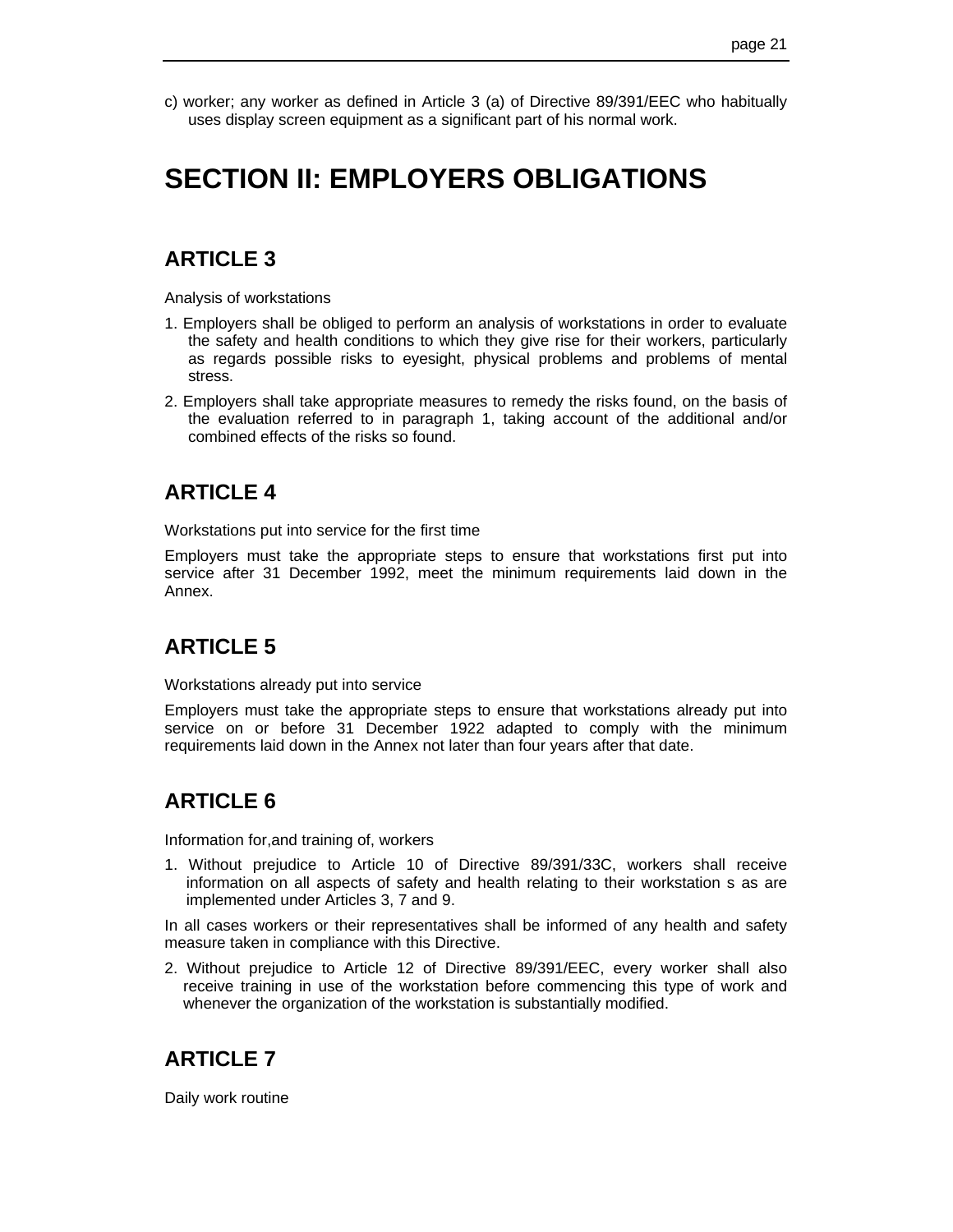The employer must plan the worker's activities in such a way that daily work on a display screen is periodically interrupted by breaks or changes of activity reducing the workload at the display screen.

## **ARTICLE 8**

Worker consultation and participation

Consultation and participation of workers and/or their representative shall take place in accordance with Article 11 of Directive 89/391/EEC on the matters covered by this Directive, including its Annex.

## **ARTICLE 9**

Protection of workers eyes and eyesight

- 1. Workers shall be entitled to an appropriate eye and eyesight test carried out by a person with the necessary capabilities:
- before commencing display screen work,
- at regular intervals thereafter, and
- if they experience visual difficulties which may be due to display screen work.
- 2. Workers shall be entitled to an ophthalmological examination if the result of the test referred to in paragraph 1 show that this is necessary.
- 3. If the results of the test referred to in paragraph 1 or of the examination referred to in paragraph 2 show that it is necessary and if normal corrective appliances cannot be used, workers must be provided with special corrective appliances appropriate for the work concerned.
- 4. Measures taken pursuant to this Article may in no circumstances involve workers in additional financial cost.
- 5. Protection of worker's eyes and eyesight may be provided as part of a national health system.

## **SECTION III: MISCELLANEOUS PROVISIONS**

## **ARTICLE 10**

Adaptations to the Annex

The strictly technical adaptations to the Annex to take account of technical progress, developments in international regulations and specifications and knowledge in the field of display screen equipment shall be adopted in accordance with the procedure laid down in Article 17 of Directive 89/391/EEC.

## **ARTICLE 11**

Final provisions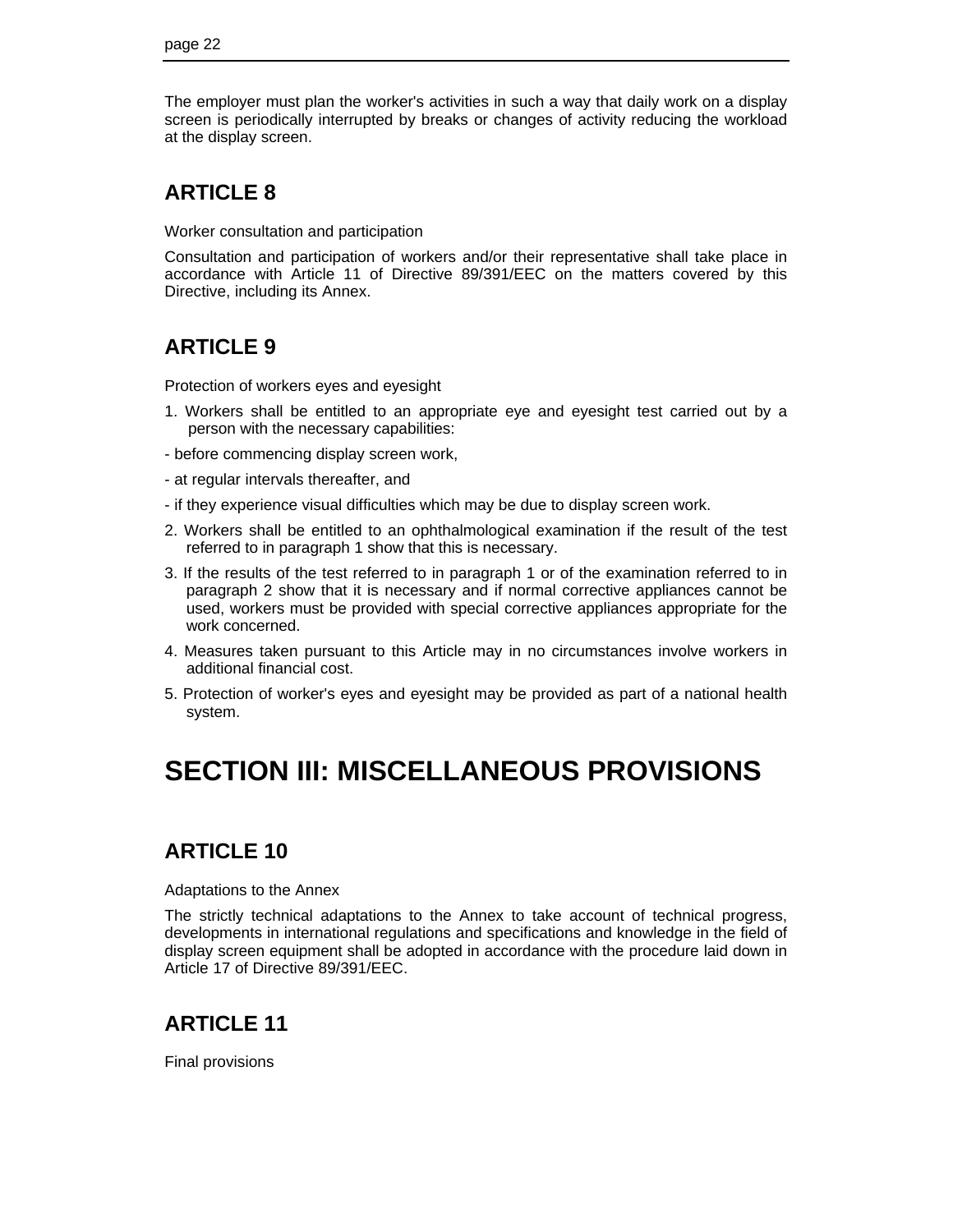1. Member States shall bring into force the laws, regulations and administrative provisions necessary to comply with this Directive by 31 December 1992.

They shall forthwith inform the Commission thereof,

- 2. Member States shall communicate to the Commission the texts of the provisions of national law which they adopt or have already adopted, in the field covered by this Directive.
- 3. Member States shall report to the Commission every four years on the practical implementation of the provisions of this Directive, indicating the points of view of employers and workers.

The Commission shall inform the European Parliament, the Council, the Economic and Social Committee and the Advisory Committee on Safety, Hygiene and Health Protection at Work.

4. The Commission shall submit a report on the implementation of this Directive at regular intervals to the European Parliament, the Council and the Economic and Social Committee, taking into account paragraphs 1, 2 and 3.

### **ARTICLE 12**

This Directive is addressed to the Member States Done at Brussels 29 May 1990. For the Council The President B. AHERN

\*\*\*\*\*\*\*\*\*\*\*\*\*\*\*\*\*\*\*\*\*\*\*\*\*\*\*\*\*

Footnotes

(1) OJ No C 113, 29, 4? 1988? P.7 and OJ No C 130, 26.5. 1989, P.5

(2) OJ No C 12, 16.1. 1989, P.92 and OJ No C 113, 7.5 1990

(3) OJ No C 318, 12, 12, 1988, P.32

(4) OJ No C 28, 3.2. 1988, P.3

(5) OJ No C 28, 3.2. 1988, P.1.

(6) OJ No L 183, 29? 6. 1989? P.1

(7) OJ No L 185, 9.7. 1974, P.15.

## **Annex**

#### **MINIMUM REQUIREMENTS**

(articles 4 and 5)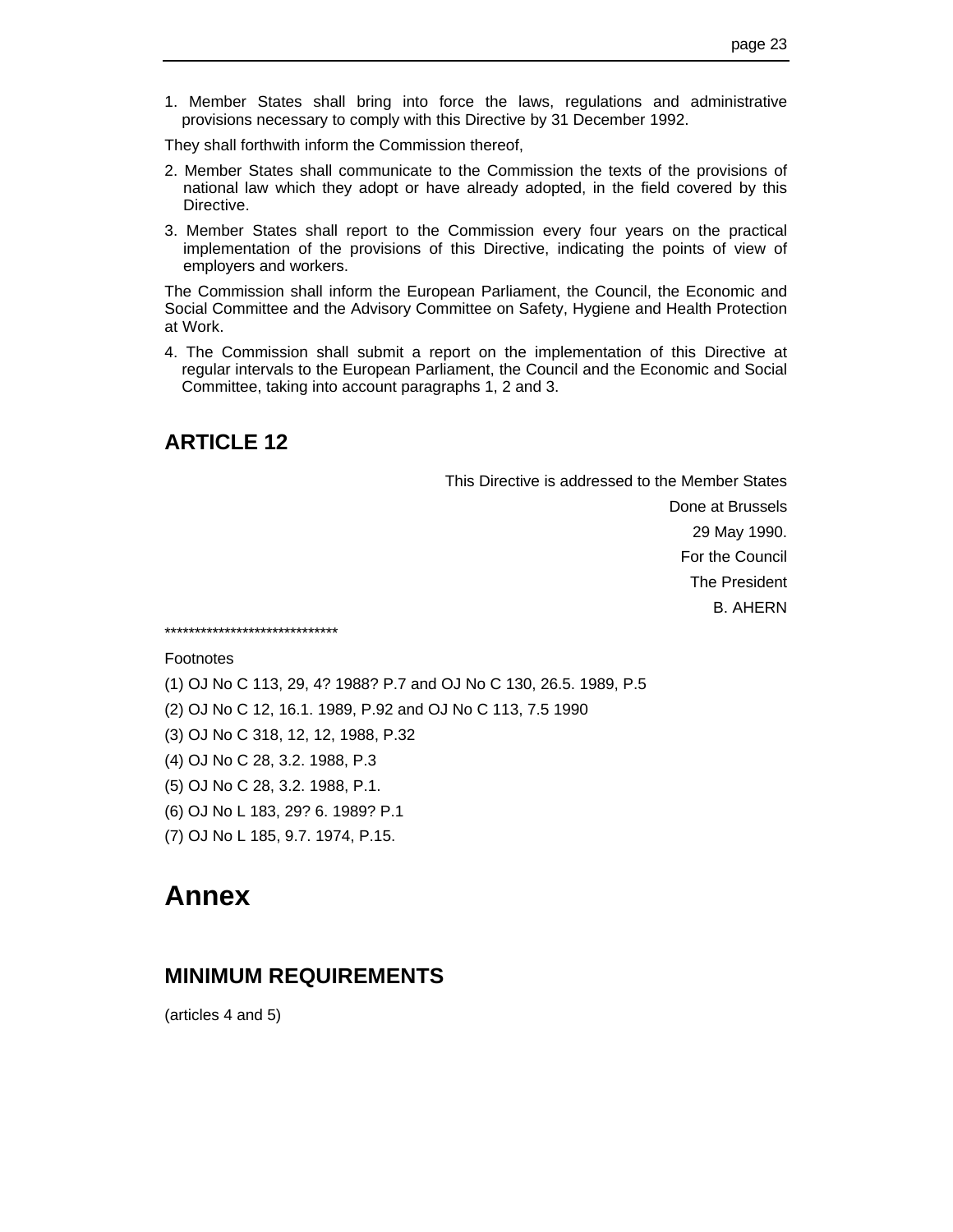## **Preliminary remark**

The obligations laid down in this Annex shall apply in order to achieve the objectives of this Directive and to the extent that, firstly, the components concerned are present at the workstation, and secondly, the inherent requirements or characteristics of the task do not preclude it.

## **1. EQUIPMENT**

a) General comment

The use as such of the equipment must not be a source of risk for workers.

b) Display screen

The characters on the screen shall be well-defined and clearly formed, of adequate spacing between the characters and lines. The image on the screen should be stable, with no flickering or other forms of instability. The brightness and/or contrast between the characters and the background shall be easily adjustable by the operator, and also be easily adjustable to ambient conditions. It shall be possible to use a separate base for the screen or an adjustable table. The screen shall be free of reflective glare and reflections liable to cause discomfort to the user.

#### c) Keyboard

The keyboard shall be tiltable and separate from the screen so as to allow the worker to find a comfortable working position avoiding fatigue in the arms or hands. The space in front of the keyboard shall be sufficient to provide support for the hands and arms of the operator. The keyboard shall have a matt surface to avoid reflective glare. The arrangement of the keyboard and the characteristics of the keys shall be such as to facilitate the use of the keyboard. The symbols on the keys shall be adequately contrasted and legible from the design working position.

#### d) Work deals or work surface

The work desk or work surface shall have a sufficiently large, low-reflectance surface and allow a flexible arrangement of the screen, keyboard, documents and related equipment. The document holder shall be stable and adjustable and shall be positioned so as to minimize the need for uncomfortable head and eye movements. There shall be adequate space for workers to find a comfortable position.

#### e) Work chair

The work chair shall be stable and allow the operator easy freedom of movement and a comfortable position. The seat shall be adjustable in height. The seat back shall be adjustable in both height and tilt. A footrest shall be made available to any one who wishes for one.

## **2. ENVIRONMENT**

#### a) Space requirements

The workstation shall be dimensioned and designed so as to provide sufficient space for the user to change position and vary movements.

#### b) Lighting

Room lighting and/or spot lighting (work lamps) shall ensure satisfactory lighting conditions and an appropriate contrast between the screen and the background environment, taking into account the type of work and the user's vision requirements. Possible disturbing glare and reflections on the screen or other equipment shall be